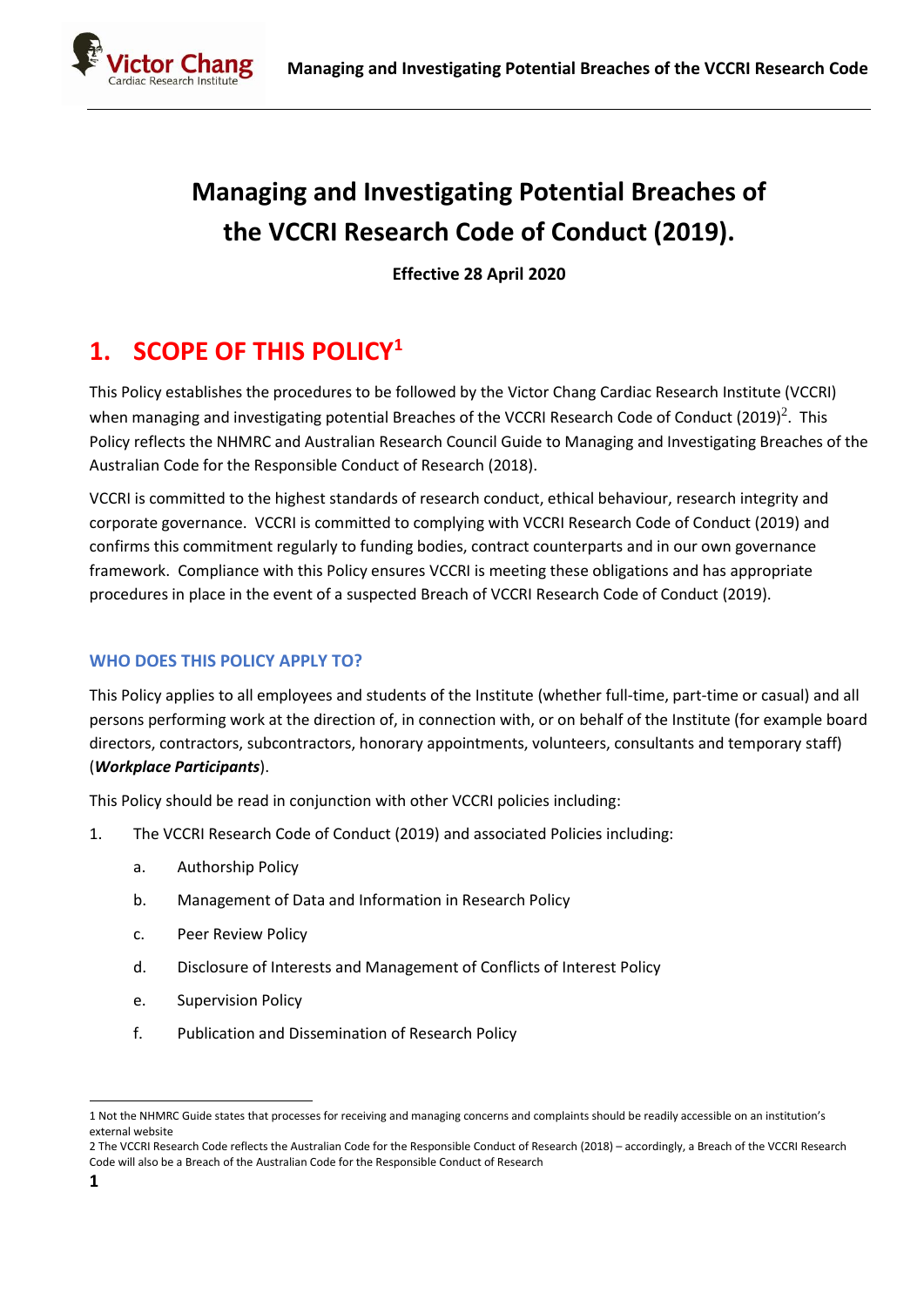

- g. Collaborative Research Policy
- 2. The VCCRI Code of Conduct
- 3. VCCRI Whistleblower Protection Policy (see below)
- 4. Incident Reporting Guideline

### **VCCRI WHISTLEBLOWER PROTECTION POLICY**

The Board of VCCRI has approved the VCCRI Whistleblower Protection Policy (available on the intranet). This Whistleblower Protection Policy provides guidance to Whistleblowers about how to make a Whistleblower disclosure and what procedures will be followed once a disclosure is made. The Whistleblower Protection Policy also explains that VCCRI is required to protect Whistleblowers from detriment and victimisation relating to their Whistleblower disclosure, and that VCCRI is required to maintain the confidentiality of the Whistleblower unless the Whistleblower consents otherwise.

To make a disclosure and receive these protections, the Whistleblower must have reasonable grounds to suspect that the information concerns misconduct or an improper state of affairs or circumstances in relation to VCCRI. This may include conduct which is fraudulent, dishonest, negligent, corrupt or illegal.

Some concerns that may be raised under this Policy in relation to a Breach of the VCCRI Research Code of Conduct (2019) may also be concerns that fall under the Whistleblower Protection Policy. In this case, the protections under the Whistleblower Protection Policy may apply, even though any Preliminary Assessment or Investigation may still follow the process set out under this Policy.

### **SUMMARY OF THIS POLICY**

This Policy sets out the process VCCRI will follow when managing potential Breaches of VCCRI Research Code of Conduct (2019) including:

- 1. **How to make a Complaint about a potential Breach** (*Section 3*):
	- Individuals to consider discussing their concern with a Research Integrity Advisor, who can advise on relevant VCCRI processes and available options, including how to make a Complaint under this Policy
	- Complaints must be made to a Designated Officer and should be made in writing.
- 2. **How a Designated Officer considers the Complaint** (*Section 4*):
	- If the Complaint relates to a potential Breach of VCCRI Research Code of Conduct (2019) the Designated Officer will refer the Complaint to a Preliminary Assessment
- 3. **Conducting a Preliminary Assessment** (*Section 5*), which involves:
	- The Designated Officer appointing an Assessment Officer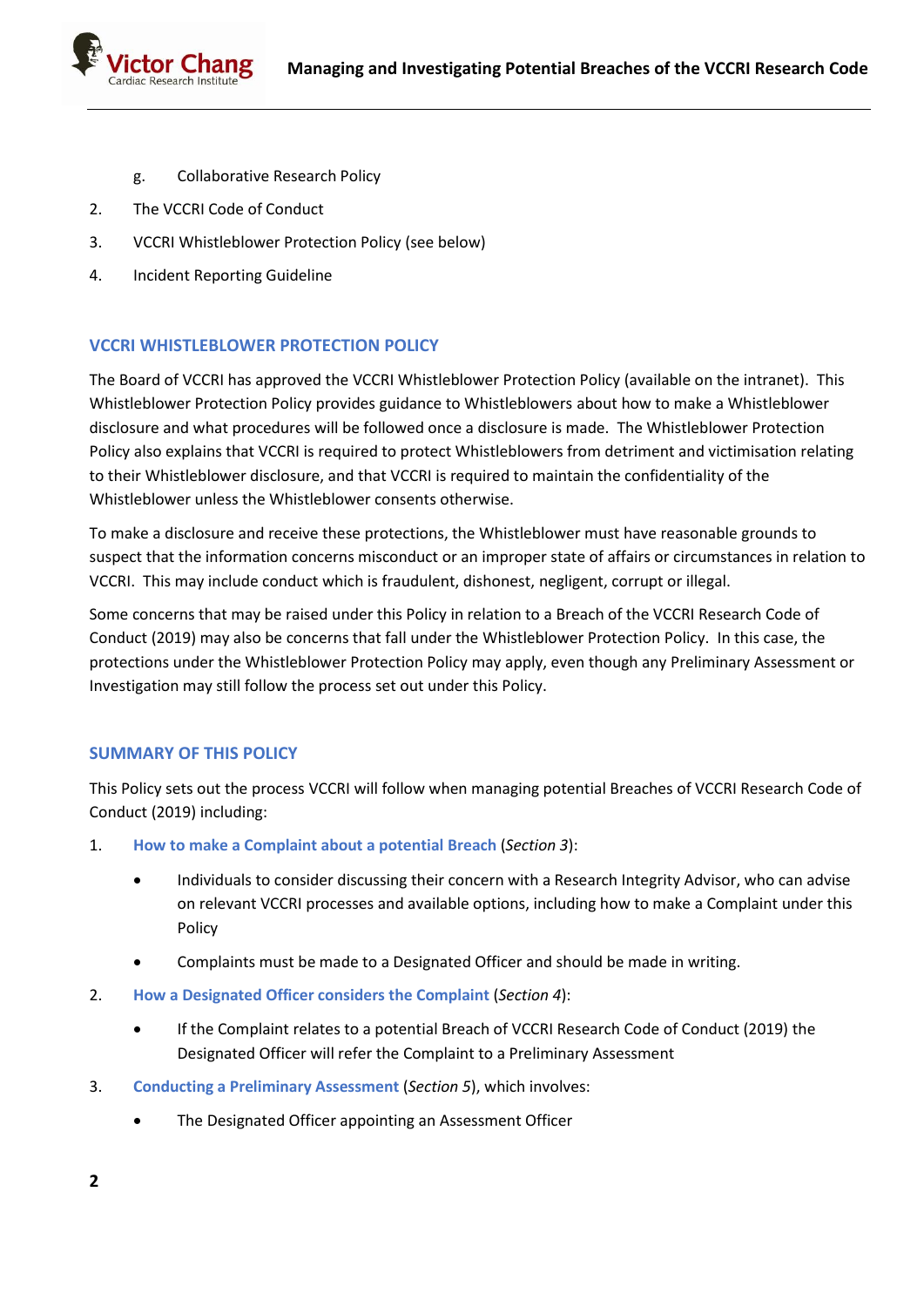- The Assessment Officer conducting the Preliminary Assessment by gathering all facts and information and then preparing the Preliminary Assessment Report with recommendations
- The Designated Officer determining whether to dismiss or resolve the Complaint or refer the Complaint for an Investigation or another VCCRI process
- 4. **Conducting an Investigation** (*Section 6*), which involves:
	- Appointing an Investigation Panel and preparing Terms of Reference for the Panel
	- Conducting the Investigation by further collecting and assessing facts and information
	- The Panel preparing the draft Investigation Report and providing it to the Designated Officer
	- The Designated Officer finalising the Investigation Report and providing it to the Executive Director
	- The Executive Director determining whether or not a Breach of VCCRI Research Code of Conduct (2019) has occurred, what further actions, including appropriate communications and disciplinary actions, are required
- 5. **The option to request a review of the findings** of the Investigation (*Section 7*):
	- Complainants and Respondents can request a review of Investigation findings where there is concern that procedural fairness (defined below) was not provided
	- Requests for review must be provided to the designated Review Officer within 30 days of the receipt of the Investigation Report
	- A review of the Investigation findings could be a full review, or focused on specific aspects of the findings. The Complainant and Respondent will be informed of the outcome.

### **DEFINITIONS**

**Balance of Probabilities** means that it is more probable than not that something is true.

A **Complaint** is made when a concern is provided in writing to a Designated Officer that one or more researchers at VCCRI have conducted research that represents a Breach of VCCRI Research Code of Conduct (2019).

A **Complainant** is the person who raises the concern and a **Respondent** is the person about whom the concern is raised.

### **WHAT IS A BREACH OF VCCRI RESEARCH CODE OF CONDUCT (2019)?**

A **Breach** is defined as a departure from the principles and responsibilities of VCCRI Research Code of Conduct (2019). Breaches occur on a spectrum and can be minor (less serious or an innocent error) or major (more serious, including intentional, reckless of negligent behaviour) (see Figure 1 below). All Breaches may attract disciplinary action by supervisors or VCCRI management.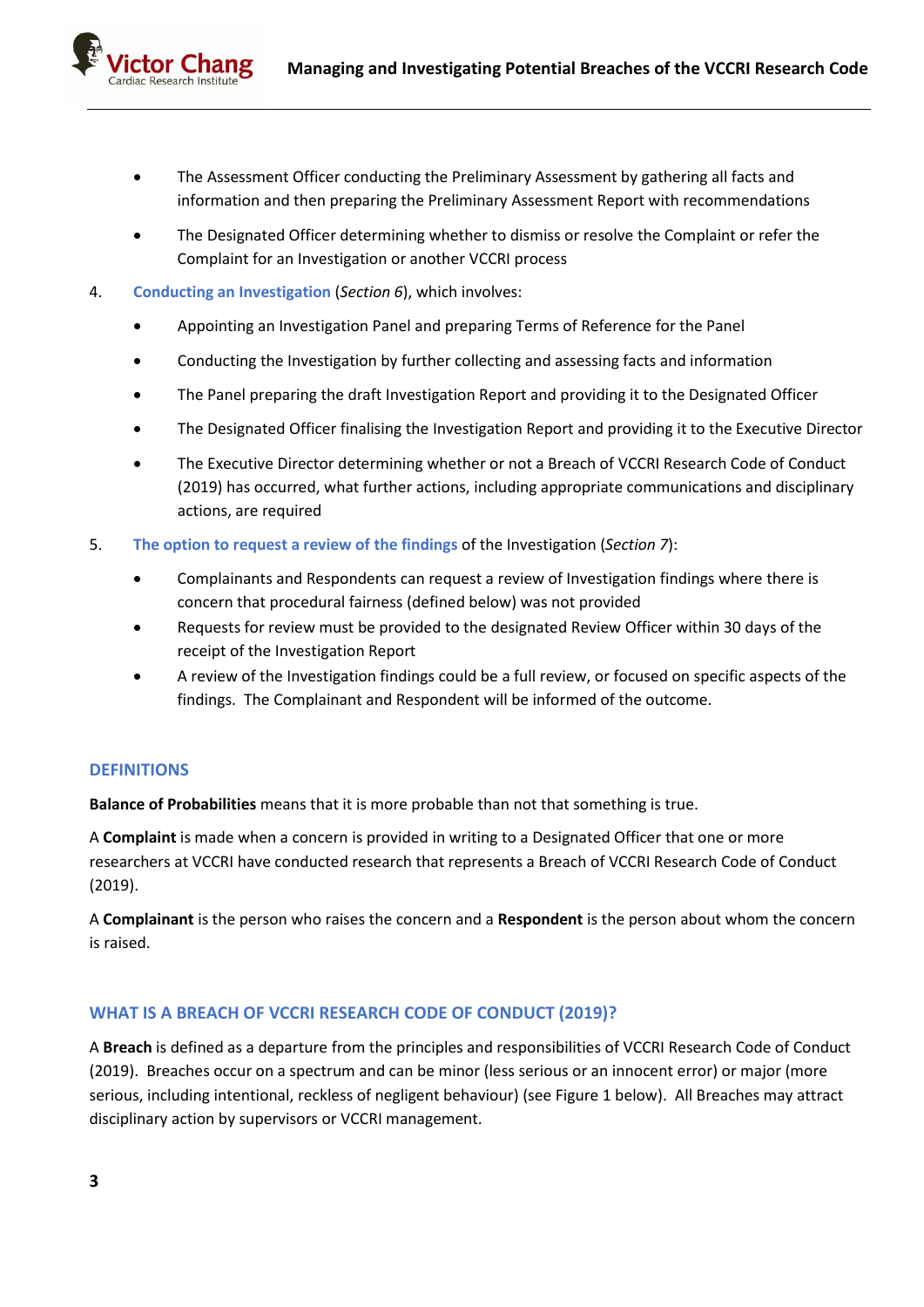



#### **WHAT IS RESEARCH MISCONDUCT?**

**Research Misconduct** is a serious Breach of VCCRI Research Code of Conduct (2019) which is also intentional, reckless or negligent. Research Misconduct does not include honest differences in judgement or innocent error. Unintentional errors generally do not constitute Research Misconduct unless they result from behavior that is reckless or negligent. Examples of conduct which may amount to Research Misconduct include:

- 1. Fabrication, falsification or deception in proposing, carrying out or reporting the results of research
- 2. Repeated or persistent Breaches, particularly where those Breaches have been the subject of previous counselling or specific direction
- 3. Plagiarism in proposing, or carrying out, a research design or reporting the outcomes of research
- 4. Misleading attribution of authorship
- 5. Failure to declare or manage a serious conflict of interest
- 6. Conducting research without the required human or animal ethics committee approvals
- 7. Failing to follow protocols and directives approved by a research ethics committee, particularly where this failure may result in unreasonable risk to humans, animals or the environment
- 8. Risking the safety of human participants or the wellbeing of animals or the environment
- 9. Wilful concealment or facilitation of Research Misconduct by others or coercing others to conceal or facilitate Research Misconduct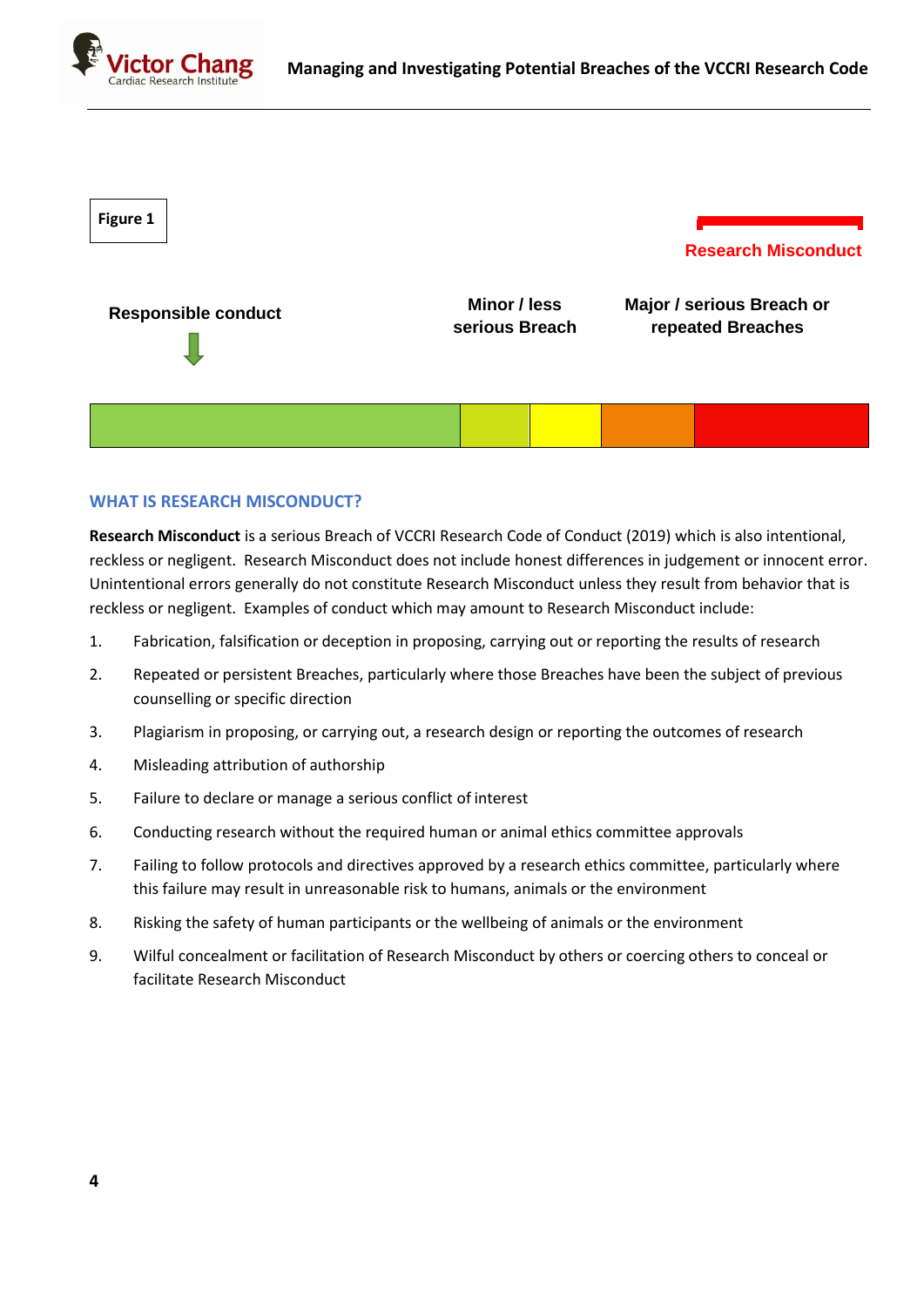

# **2. ROLES AND RESPONSIBILITIES**

| <b>ROLE</b>                                     | <b>CONTACT DETAILS</b>                                                                                                                                                                                                                                               | <b>DESCRIPTION</b>                                                                                                                                                                                                                                                                                                                                                                                                                                                                                                                                                    |
|-------------------------------------------------|----------------------------------------------------------------------------------------------------------------------------------------------------------------------------------------------------------------------------------------------------------------------|-----------------------------------------------------------------------------------------------------------------------------------------------------------------------------------------------------------------------------------------------------------------------------------------------------------------------------------------------------------------------------------------------------------------------------------------------------------------------------------------------------------------------------------------------------------------------|
| <b>Executive</b><br><b>Director</b>             | Jason Kovacic                                                                                                                                                                                                                                                        | The Executive Director at VCCRI has final responsibility for<br>receiving Preliminary Assessment Reports and Investigation<br>Reports and deciding on the course of action to be taken.<br>Where the Complaint relates to the Executive Director,<br>final responsibility will be held by an appropriate member<br>of the Board.                                                                                                                                                                                                                                      |
| <b>Designated</b><br><b>Officers</b>            | <b>Professor Richard Harvey</b><br>R.Harvey@victorchang.edu.au<br>02 9295 8620<br><b>Professor Jamie Vandenberg</b><br>J.Vandenberg@victorchang.edu.au<br>02 9295 8771<br><b>Professor Terry Campbell</b><br>(External Designated Officer)<br>T.Campbell@unsw.edu.au | A senior officer at VCCRI appointed to receive Complaints<br>about the conduct of research or potential Breaches of<br>VCCRI Research Code of Conduct (2019) and to oversee<br>their management and Investigation where required.                                                                                                                                                                                                                                                                                                                                     |
| <b>Assessment</b><br><b>Officer</b>             | A Faculty or Administrative<br>Department Head, or appropriate<br>external person, appointed in<br>relation to a specific Complaint by a<br>Designated Officer                                                                                                       | A person or persons appointed by VCCRI to conduct a<br>Preliminary Assessment of a Complaint about research.<br>Note that the role of Designated Officer and Assessment<br>Officer may be performed by the same individual in any one<br>matter <sup>3</sup> .                                                                                                                                                                                                                                                                                                        |
| <b>Research</b><br>Integrity<br><b>Advisors</b> | <b>Professor Diane Fatkin</b><br>d.fatkin@victorchang.edu.au<br>02 9295 8618<br><b>Adam Hill</b><br>a.hill@victorchang.edu.au<br>02 9295 8686<br>Livia Hool<br>I.hool@victorchang.edu.au<br>08 6488 3307<br><b>Alastair Stewart</b>                                  | An experienced researcher with a sound knowledge and<br>understanding of VCCRI Research Code of Conduct (2019)<br>and this Policy. Role of the Research Integrity Advisor is to<br>promote the responsible conduct of research and provide<br>advice to those with concerns about potential Breaches of<br>VCCRI Research Code of Conduct (2019) including with<br>respect to how to make a Complaint. After a discussions<br>with the Complainant the Research Integrity Advisor could<br>advise whether:-<br>The Complaint is not related to a Breach of VCCRI<br>٠ |

<sup>3</sup> Note that where a matter appears to indicate a potentially serious Breach, it may be preferable for the role of Assessment Officer and Designated Officer to be allocated to separate people, to enable the Assessment Officer to be a member of the Investigation Panel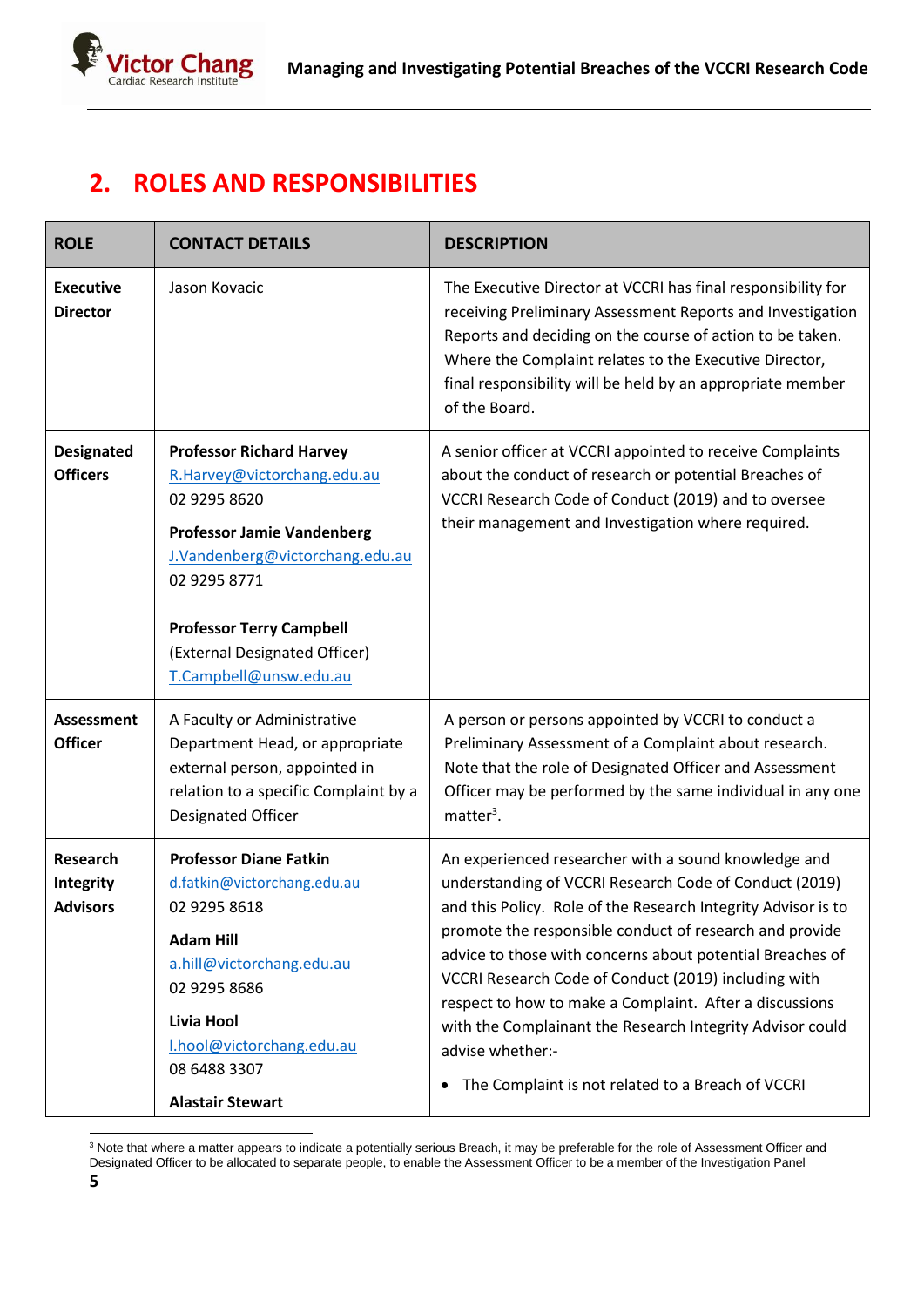

|                                               | a.stewart@victorchang.edu.au<br>02 9295 8660                                                                                               | Research Code of Conduct (2019)<br>The Complaint could proceed under another VCCRI<br>process or<br>That the Complainant should make a Complaint about a<br>$\bullet$<br>potential Breach of VCCRI Research Code of Conduct<br>(2019) in writing to the Designated Officer.<br>The Research Integrity Advisor does not investigate or<br>assess the Complaint or contact the person who is the<br>subject of the Complaint. The Research Integrity Advisor is<br>not involved in any subsequent Investigation other than as<br>a witness or to provide testimony.                                                                                                                                                                                                                                        |
|-----------------------------------------------|--------------------------------------------------------------------------------------------------------------------------------------------|----------------------------------------------------------------------------------------------------------------------------------------------------------------------------------------------------------------------------------------------------------------------------------------------------------------------------------------------------------------------------------------------------------------------------------------------------------------------------------------------------------------------------------------------------------------------------------------------------------------------------------------------------------------------------------------------------------------------------------------------------------------------------------------------------------|
| <b>Research</b><br>Integrity<br><b>Office</b> | <b>Executive Director</b><br>Designated Officer/s<br>Assessment Officer and<br><b>Research Integrity Advisors</b><br>Head, Human Resources | The team at VCCRI with responsibility for management of<br>responses to potential and found Breaches of VCCRI<br>Research Code of Conduct (2019) at VCCRI. Its functions<br>include:<br>Education and advice about responsible conduct of<br>٠<br>research to Workplace Participants, particularly<br><b>Research Integrity Advisors</b><br>Supporting a network of Research Integrity Advisors<br>Developing and managing processes related to the<br>responsible conduct of research<br>Receiving Complaints about potential Breaches of VCCRI<br>Research Code of Conduct (2019)<br>Supporting conduct of Preliminary Assessments and<br>Investigations<br>Promoting a consistent and robust approach to<br>managing and investigating potential Breaches of VCCRI<br>Research Code of Conduct (2019) |
| Investigation<br>Panel                        | Assessment Officer and other<br>appropriate individuals to be<br>appointed to each Investigation                                           | The Investigation Panel is appointed by the Designated<br>Officer and involves the Assessment Officer and other<br>nominated persons. It is responsible for conducting an<br>investigation into the Complaint and providing a draft<br>Investigation Report to the Designated Officer, following<br>the process set out in this Policy.                                                                                                                                                                                                                                                                                                                                                                                                                                                                  |
| <b>Review</b><br><b>Officer</b>               | Mary-Jane McCormack<br>m.mccormack@victorchang.edu.au<br>02 9295 8603                                                                      | A senior officer with responsibility for receiving requests for<br>a procedural review of an Investigation of a Breach of the<br>VCCRI Research Code. The Review Officer must be impartial<br>in relation to the relevant Investigation and declare and                                                                                                                                                                                                                                                                                                                                                                                                                                                                                                                                                  |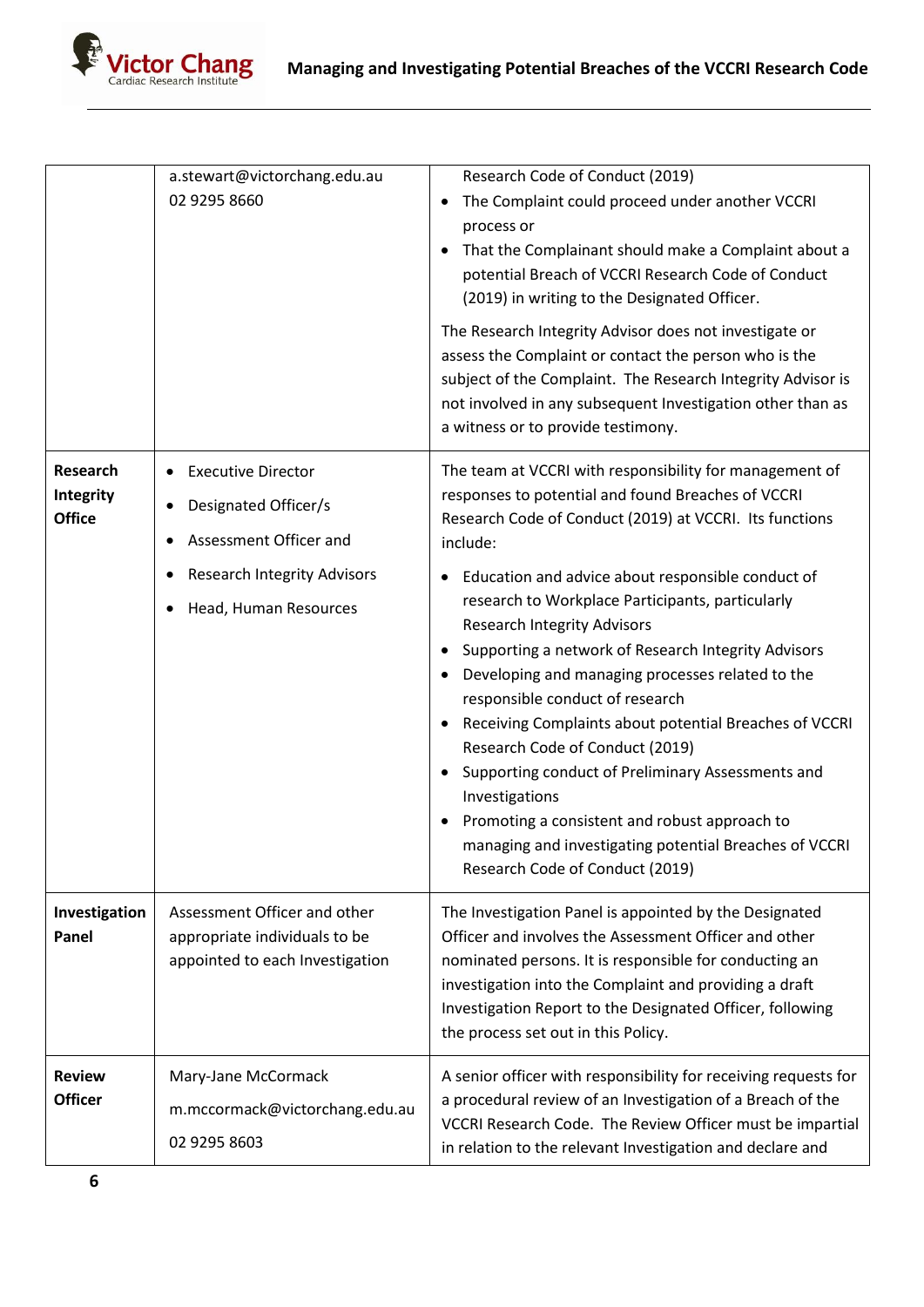

|  | manage any conflicts of interests that jeopardize, or may be |
|--|--------------------------------------------------------------|
|  | perceived as jeopardizing, their impartiality.               |

#### **PRINCIPLES OF PROCEDURAL FAIRNESS**

The principles of procedural fairness apply to all aspects of managing and investigating potential Breaches of VCCRI Research Code of Conduct (2019). As such, VCCRI is committed to ensuring that the process set out in this Policy is at all times applied:

- 1. **Proportionally** Investigations and any subsequent actions will be proportional to the extent of the potential Breach
- 2. **Fairly** Investigations will afford procedural fairness to Respondents and, where appropriate, Complainants and others who may be adversely affected by any Investigation
- 3. **Impartially** investigators and decision makers must be impartial and declare any conflicts of interests that jeopardize, or may be perceived as jeopardizing, their impartiality. These interests must be appropriately managed
- 4. **In a timely manner** Investigations into potential Breaches should be conducted in a timely manner to avoid undue delays and to mitigate the impact on those involved
- 5. **Transparently** information about VCCRI processes should be readily available and VCCRI must ensure that all records are maintained for all parts of the Investigation process with records held centrally and in accordance with regulations
- 6. **Confidential**ly information related in an Investigation will be treated as confidential and not disclosed unless required by law or reasonably required in order to ensure the Preliminary Assessment or Investigation can proceed. Any disclosure of confidential information for these purposes should only be made with the consent of the person affected and may require the recipient of the information to sign a confidentiality agreement.

In addition to the elements of procedural fairness, all assessments and decisions in relation to a Complaint must be documented and all records and documentation should be retained in accordance with VCCRI institutional processes.

# **3. HOW TO MAKE A COMPLAINT**

Anyone who suspects that a Breach of VCCRI Research Code of Conduct (2019) has occurred should raise their concerns in a timely manner via the procedure outlined in this Policy.

### **STEP 1 – DISCUSS YOUR CONCERN WITH A RESEARCH INTEGRITY ADVISOR**

A person considering making a Complaint should consider discussing their concerns with a Research Integrity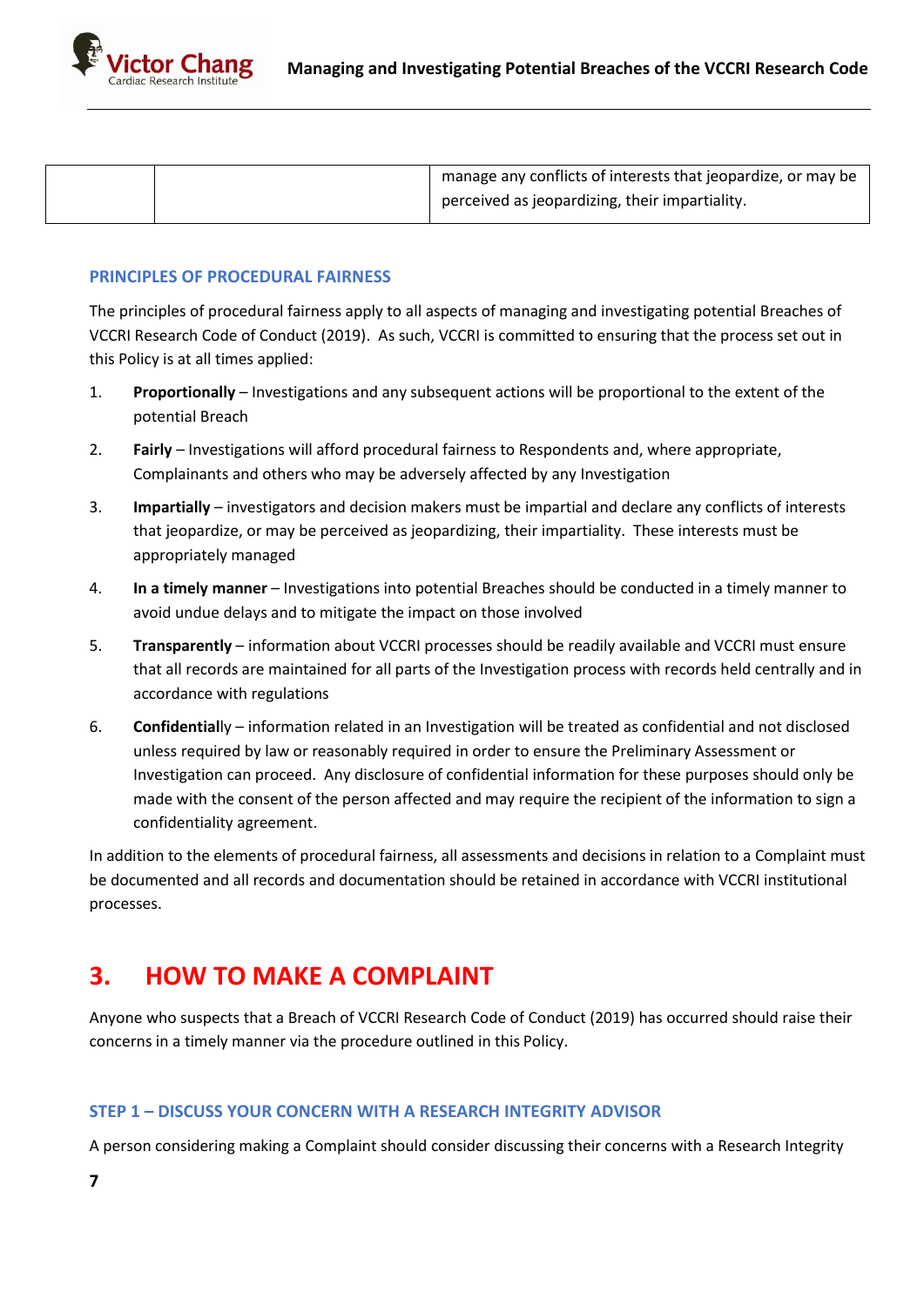

Advisor. The Research Integrity Advisor can advise the potential Complainant about the application of VCCRI Research Code of Conduct (2019) and process for making a Complaint. The Research Integrity Advisor may alternatively advise that the issue is not related to a Breach of the VCCRI Research Code of Conduct (2019) and/or that the issue may be best managed under another VCCRI process.

There may be circumstances in which it is not appropriate to follow the procedure set out in this Policy. A Research Integrity Advisor can advise which option is most appropriate in such circumstances. For example, a Complaint against a Designated Officer or the Executive Director may need to be referred to the Board (directly to the Chairman or via a Deputy Director or Chief OperatingOfficer).

Even where a person decides not to proceed with a formal Complaint in relation to their concern, VCCRI may nonetheless have an obligation to assess the nature of the concern. In this scenario, the person who raised the concern may be consulted with respect to details of the concern, but would not be listed as the Complainant in relation to any Preliminary Assessment or Investigation process.

## **STEP 2 – MAKE A FORMAL COMPLAINT IN WRITING WITH AS MUCH DETAIL AS POSSIBLE**

In order to make a Complaint, your Complaint should be in writing and should specify that the Complaint is being raised in connection with this Policy. A Complaint must be given or sent to a Designated Officer. The Complaint should set out as much detail (including factual evidence) as possible in order to support the Complaint.

# **YOU SHOULD NOTE THAT:**

**Complaints may be anonymous -** Complaints may be made anonymously but should, as much as possible, be made in a manner that enables two-way communication so that questions can be asked, facts can be clarified and findings can be shared, as appropriate. To the extent that a Complainant wishes to remain anonymous, the Complainant should consider communicating in a way that enables two way communication (such as an anonymous email address) as VCCRI's capacity to consider a Complaint in compliance with this Policy may be limited if there is no way to contact a Complainant.

**Complaints must be made in good faith** - Complainants must be acting in good faith and Complaints must be soundly based. Giving intentionally false or misleading information may constitute a Breach of the VCCRI Code of Conduct or criminal offence. If allegations by staff are deemed to be frivolous or vexatious, the Complaint will be dismissed and disciplinary action may be taken.

**External parties can make Complaints -** An external person or entity, such as UNSW or a recognised ethics committee, may also make a Complaint by providing a written statement directly to a Designated Officer, Executive Director or Chief Operating Officer.

**Additional actions may be taken if corrupt or criminal activity or harm is possible** - VCCRI encourages early identification of any matters that may involve potentially corrupt conduct or potential criminal behaviour. Reports of such conduct can also receive protection if made in compliance with the VCCRI Whistleblower Protection Policy as noted in section 1 above. A Complaint may trigger other processes or require immediate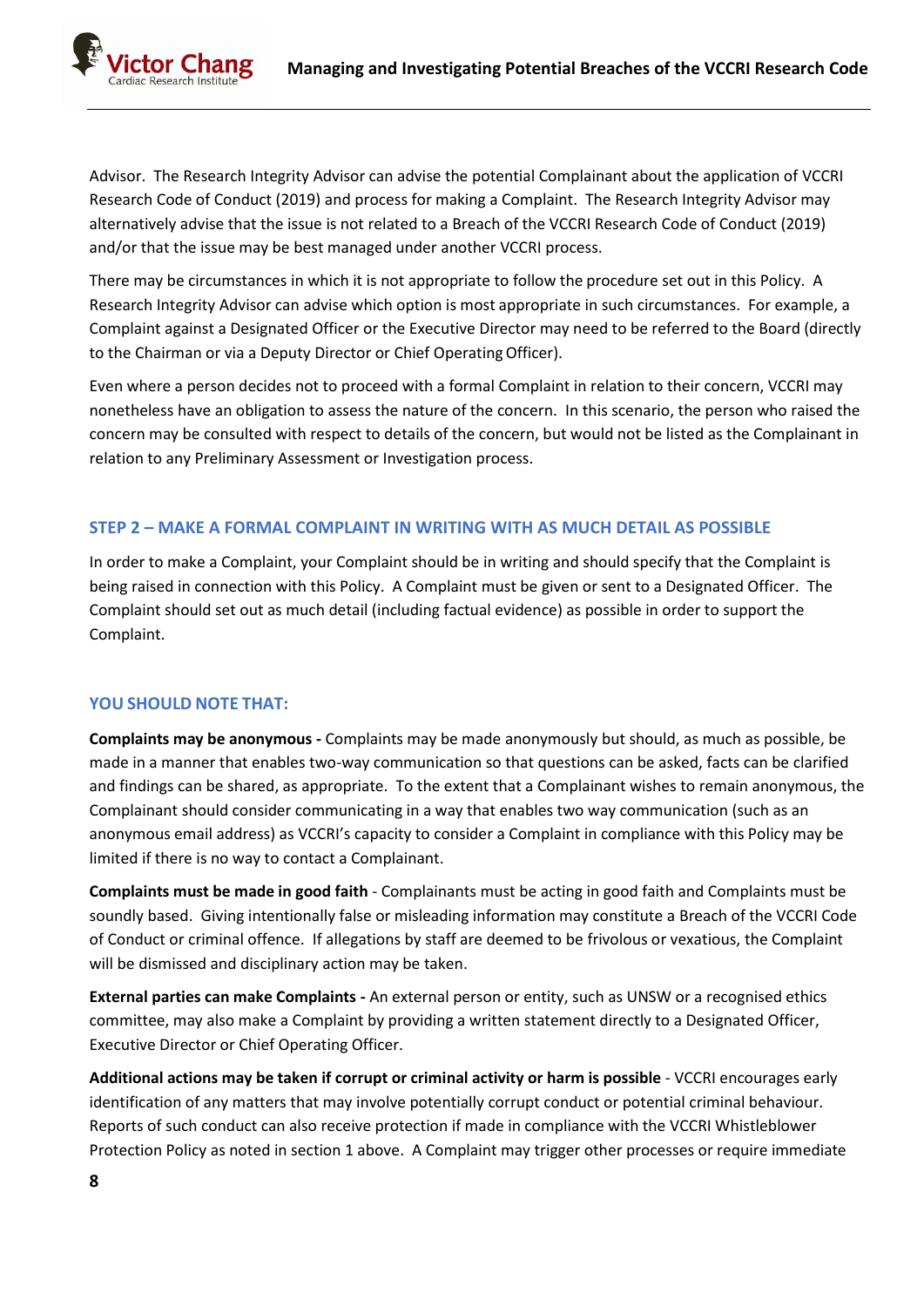ictor Chang Research Institute

> action if corrupt or criminal behaviour is potentially involved. If at any time it becomes apparent that a Complaint relates to an activity that could harm humans, animals or the environment, immediate action must be taken to minimise the risk of harm. Referral of such information to an external agency may be necessary. These actions are independent of the process set out in this Policy, but this Policy may still apply. Such Breaches may attract disciplinary action by supervisors or VCCRI management.

# **4. DESIGNATED OFFICER CONSIDERS THE COMPLAINT**

The Designated Officer will consider the Complaint and will determine whether the Complaint relates to a potential Breach of VCCRI Research Code of Conduct (2019). If it does, the Complaint will proceed to a Preliminary Assessment and if it does not, the Complaint may be dismissed or dealt with under another VCCRI process, such as the Disciplinary Policy. Complaints may be dismissed at any stage of the process for many reasons, including where the Complaint appears to have been made in bad faith or is vexatious.

Even where a Complaint is withdrawn, VCCRI may nonetheless decide to assess the nature of the concern. In this scenario, the person who raised the concern may be consulted with respect to details of the withdrawn Complaint, but would not be listed as the Complainant in relation to any Preliminary Assessment or Investigation process.

The Designated Officer will ensure that communication with the Complainant occurs, as is appropriate in the circumstances.

# **5. CONDUCTING A PRELIMINARY ASSESSMENT**

# **PURPOSE OF A PRELIMINARY ASSESSMENT**

The purpose of a Preliminary Assessment is to gather and evaluate facts and information, and assess whether the Complaint, if proven, would constitute a Breach of VCCRI Research Code of Conduct (2019). The Preliminary Assessment process acts as a filter to allow identification of matters that require further Investigation and those that can be appropriately handled through other processes.

# **STEP 1 - DESIGNATED OFFICER ASSIGNS THE COMPLAINT TO ASSESSMENT OFFICER.**

The Designated Officer assigns the Complaint to an appropriate Assessment Officer, who is now responsible for conducting the Preliminary Assessment<sup>4</sup>. The Designated Officer may choose to act as the Assessment Officer.

# **STEP 2 - THE ASSESSMENT OFFICER CONDUCTS A PRELIMINARY ASSESSMENT**

The Preliminary Assessment must occur in a timely manner, though the time taken for a Preliminary Assessment

<sup>44</sup> The role of Designated Officer and Assessment Officer may be performed by the same individual if appropriate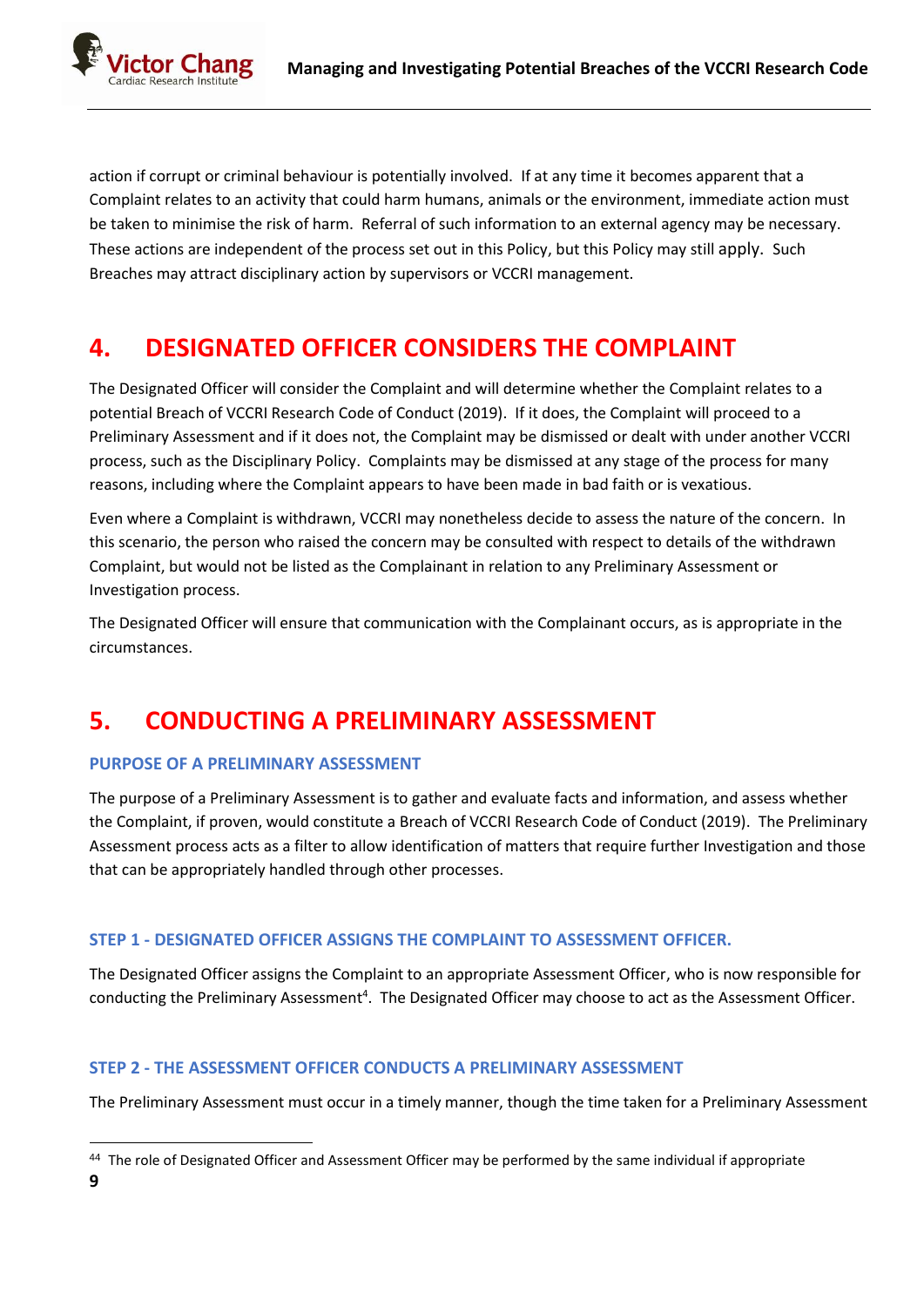ictor Chang

will vary depending on the complexity of the Complaint.

The Assessment Officer must ensure:

- 1. The Designated Officer, other appropriate individuals at VCCRI and external experts as required, are consulted and kept informed throughout the process
- 2. All relevant information is gathered, assessed, clarified and secured
- 3. Where the Assessment Officer determines that communication with the Respondent is necessary to clarify the Complaint, the Respondent is given:
	- Sufficient detail to enable the Respondent to understand the nature of the Complaint
	- An opportunity to respond in writing within a nominated timeframe
	- If considered appropriate, an opportunity to meet with the Assessment Officer with the option to bring a support person. The Assessment Officer should prepare a record of all meetings, which may be in the form of minutes, and provide the Respondent with a copy.
- 4. The actions of those in supervisory roles in the potential Breach are considered
- 5. Consideration is given to whether other institutions or external experts should be involved in the matter
- 6. All records associated with the Preliminary Assessment are prepared and retained and, where required, specific advice is sought regarding the collection and storage of facts and information – this is critical as and may have implications for the management and resolution of a Complaint, particularly where the matter proceeds to an Investigation

# **STEP 3 – THE ASSESSMENT OFFICER PREPARES A PRELIMINARY ASSESSMENT REPORT**

On completion of the Preliminary Assessment, the Assessment Officer will provide a written Preliminary Assessment Report to the Designated Officer in a timely manner. The Preliminary Assessment Report should include:

- 1. A summary of the process that was undertaken
- 2. An inventory of the facts and information that was gathered and analysed
- 3. An evaluation of facts and information
- 4. How the potential Breach relates to the principles and responsibilities of VCCRI Research Code of Conduct (2019) and / or VCCRI processes
- 5. Recommendations for further action.

# **STEP 4 – THE DESIGNATED OFFICER DETERMINES HOW TO PROCEED**

The Designated Officer considers the Preliminary Assessment Report and determines, on the basis of the facts and information presented, whether the matter should be: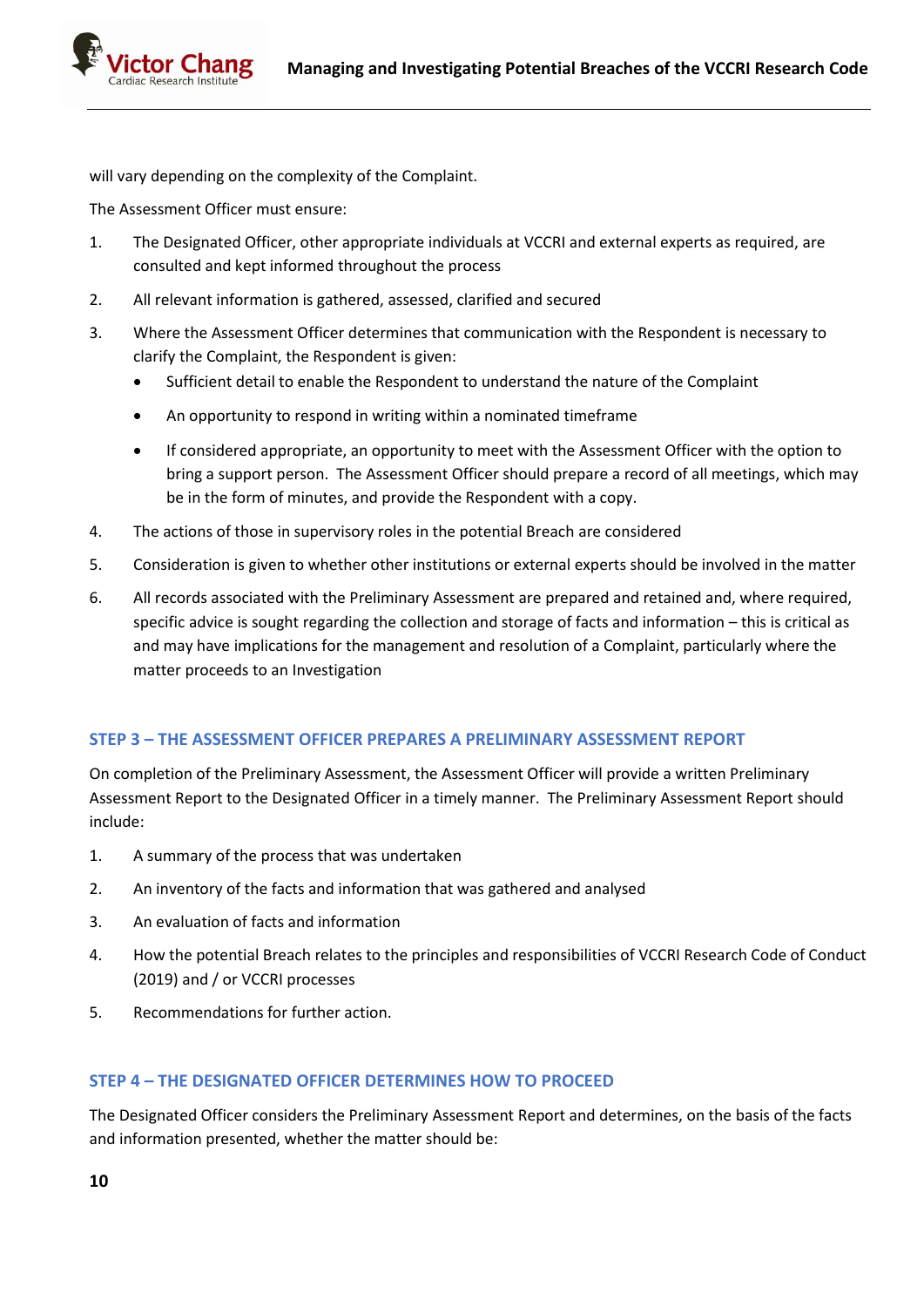- 1. Dismissed (see below)
- 2. Resolved locally with or without corrective actions (including any actions under the Disciplinary Policy).
- 3. Referred for Investigation (see below)
- 4. Referred to other VCCRI processes

Where the Preliminary Assessment Report indicates that the Breach could represent Research Misconduct, the matter will generally be referred for Investigation.

Where the Designated Officer determines that the facts and information do not support an allegation of a Breach of VCCRI Research Code of Conduct (2019) for further Investigation, the following actions should be considered:

- 1. If Complaint has no factual basis (for example, if it was a misunderstanding or was vexatious), whether steps need to be taken to restore the reputation of any affected parties
- 2. Where the Complaint appears to have been made in bath faith, whether efforts should be made to address this with the Complainant under any other VCCRI processes
- 3. Whether the Complaint raised any systemic issues which need to be addressed

It may still be necessary for the Designated Officer to refer a Complaint for Investigation where a Respondent admits to a Breach, or where a Complainant or Respondent leaves VCCRI following a Complaint.

### **STEP 5 – OUTCOMES PROVIDED TO THE COMPLAINANT AND RESPONDENT, WHERE APPROPRIATE**

The Designated Officer may provide, if considered appropriate, the outcomes of the Preliminary Assessment to the Complainant and Respondent and other relevant parties such as funding bodies. This may be a summary of the Preliminary Assessment Report.

# **6. CONDUCTING AN INVESTIGATION**

### **PURPOSE OF AN INVESTIGATION**

The purpose of an Investigation is to further consider information collected in the Preliminary Assessment process, as well as seeking additional information where necessary, to make a final finding of fact with appropriate recommendations. These findings allow the Executive Director (or the Board member, where the Complaint relates to the Executive Director) to determine whether a Breach has occurred, the extent and seriousness of the Breach (including whether it constitutes Research Misconduct) and the recommended actions<sup>5</sup>.

<sup>&</sup>lt;sup>5</sup> Note that the Investigation is not a court of law and cannot make legally binding findings.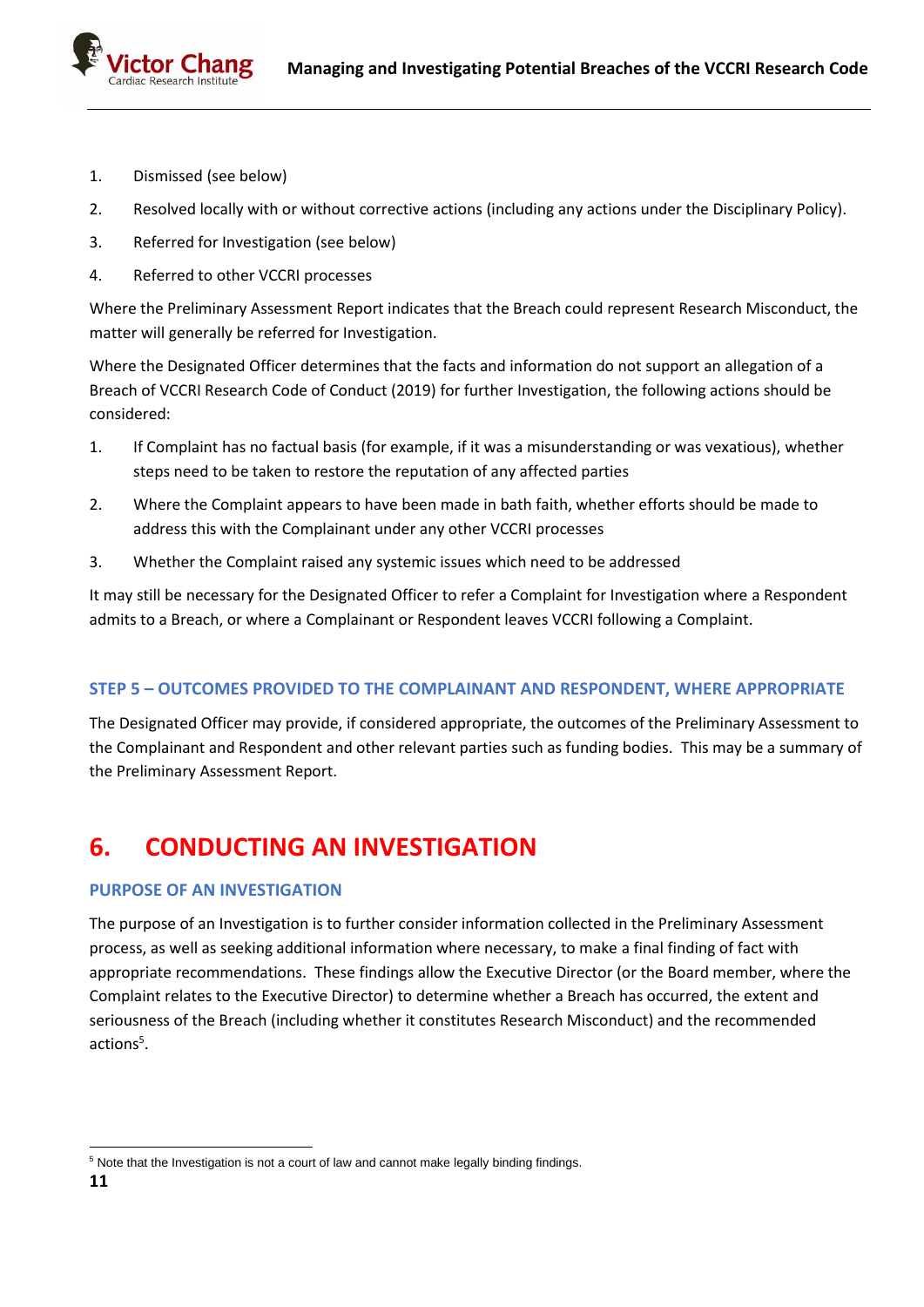Once the Designated Officer has determined that an Investigation is required, the Designated Officer must prepare a clear statement of the allegations, seek legal advice on matters of process where appropriate, and follows these steps:

## **STEP 1 – APPOINT THE INVESTIGATION PANEL**

The Designated Officer will appoint an Investigation Panel. The size and composition of the Panel will depend on a range of factors including the potential consequences of the Investigation, the seniority of those involved in the Investigation and the need to maintain public confidence in research. There may be occasions where some or all members of the Panel should be external to VCCRI.

Where the Complaint does not relate to the Executive Director, the Executive Director may be appraised of the process of any Investigation by the Designated Officer from time to time as determined appropriate. However, the Executive Director will not be a member of the Investigation Panel. This measure will assist the Executive Director (where the Complaint does not relate to him or her) in assessing the final Investigation Report and determining appropriate outcomes in an impartial and objective manner. The Designated Officer will also not be a member of the Investigation Panel but is integral to selecting the Panel, establishing the Terms of Reference and reviewing and finalising the Investigation Report. The Assessment Officer may be a member of the Investigation Panel where the Designated Officer considers this is appropriate in the circumstances and is comfortable that the Assessment Officer is able to execute his or her role free from conflict or bias.

In selecting the Panel the Designated Officer should consider factors such as:

- 1. The expertise and skills required, including the appropriate qualifications for the Chair, appropriate expertise and experience of Panel members in the relevant discipline, whether a person with prior experience of similar Investigations would be beneficial, and the knowledge and understanding of VCCRI Research Code of Conduct (2019) among Panel members
- 2. What number of Panel members is appropriate in the circumstances
- 3. Whether secretariat support will be required for the Panel
- 4. The need for members to be free from conflict or bias prospective Panel members are required to disclose all actual, potential or perceived potential conflicts of interest and must not be appointed where these may influence impartiality
- 5. Whether there is diversity among the Panel members

The Designated Officer must advise the Respondent of the Panel's composition and provide an opportunity for the Respondent to raise concerns.

The Panel should be appointed in writing and provided with adequate notification. External members should be appropriately indemnified, and the Chief Financial Officer should be consulted to ensure VCCRI has appropriate insurance in place.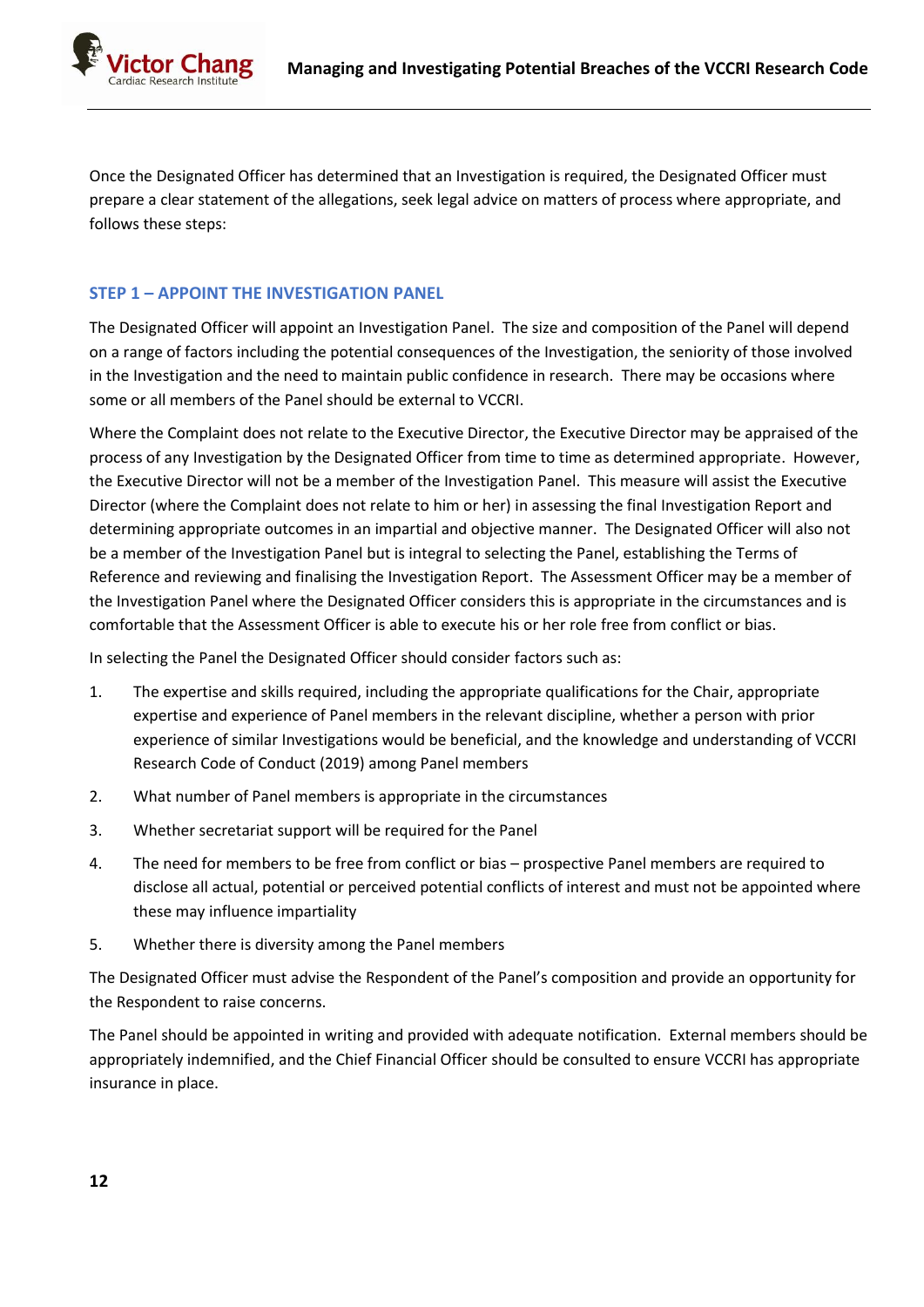### **STEP 2 – PREPARING THE TERMS OF REFERENCE FOR THE INVESTIGATION**

Every Investigation Panel must have a Terms of Reference established by the Designated Officer. The Terms of Reference may be reviewed and amended by the Panel members, and should include:

- 1. A description of the Complaint, including the date it was received
- 2. The name of the Complainant(s) and Respondent(s) (where appropriate)
- 3. A statement that the Panel is constituted in accordance with VCCRI's processes and this Policy
- 4. A list of Panel members, specifying the Chair of the Panel
- 5. The scope and purpose of the Panel which should include to:
	- Review the allegations, the responses and the Preliminary Assessment Report (including any external expert advice)
	- Investigate the matter further as required, including identifying and gathering additional evidence where necessary (for example, from outside institutions)
	- Where the Complaint involves external parties, what involvement of external parties is required in the Investigation and whether a written document setting out these parameters should be agreed with the external party
	- Interview the Complainant and Respondent and other relevant parties as required
	- Make findings in accordance with this Policy
	- Provide an Investigation Report to the Designated Officer in a timely manner
- 6. An indicative timetable for the conduct of the Investigation
- 7. A statement that the Panel will, where possible, maintain confidentiality and consider protections of all involved and will seek legal advice on matters of process where appropriate
- 8. A Statement that the Panel will adhere to the principles of procedural fairness at all times, which may include considering additional measures to ensure fairness for all parties involved such as whether a Complainant or Respondent:
	- is able to appropriately represent themselves
	- may require extra time to respond to questions
	- may need to rely on written rather than verbal evidence
	- may need a support person in order that the Investigation is fair (noting that support persons should generally not advocate or speak on the Complainant or Respondent's behalf)6

 $6$  Procedural fairness does not require legal representation of the Complainant or Respondent, and the Panel should consider any such requests on a case by case basis. Where the Panel does allow legal representation of a party, it should consider whether the Panel also requires legal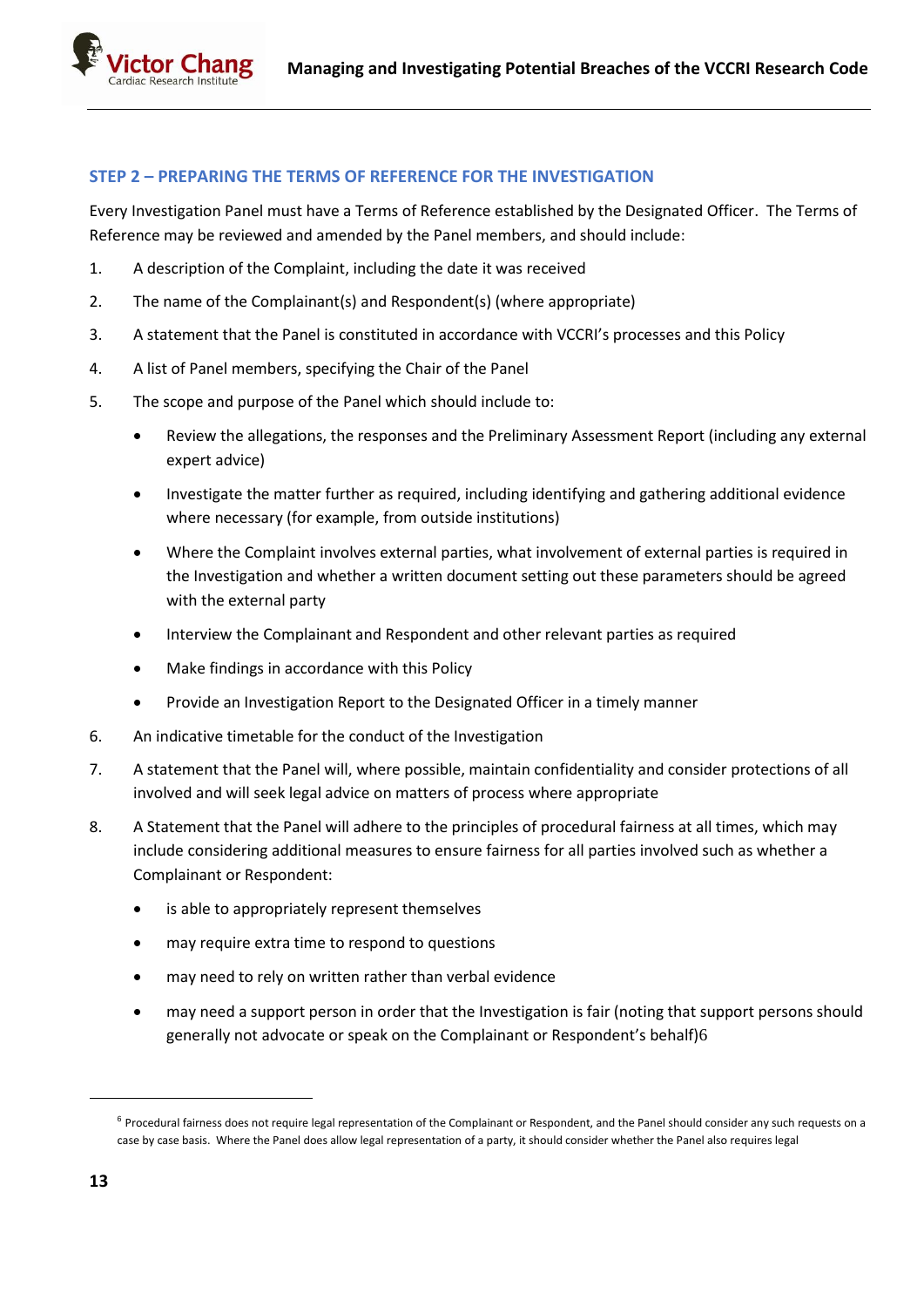ctor Chang

If, during the Investigation, the Panel considers that the Terms of Reference are too limited, it should refer the matter to the Designated Officer. The Designated Officer may decide to amend the scope of the Investigation in the Terms of Reference. Should this occur, the Respondent and relevant others must be given the opportunity to respond to any new material arising from the increased scope in the Terms of Reference.

# **STEP 3 – ENSURE THE PANEL IS PREPARED**

Prior to its first meeting, the Panel members must be provided with all relevant information and documentation including:

- 1. The Terms of Reference for the Panel
- 2. Guidance on the appropriate procedures for the Investigation, including this Policy, VCCRI Research Code of Conduct (2019) and any other governmental or VCCRI procedures and policies
- 3. The Preliminary Report and all supporting information assembled by the Assessment Officer including all records of the conduct of the Preliminary Assessment
- 4. Records of any communications relating to the Complaint between the Designated Officer, Assessment Officer, the Complainant and the Respondent

The Panel is also required to be given all necessary authority to access any additional relevant information and documentation.

At the first meeting, the Panel must:

- 1. Disclose and manage relevant conflicts of interest
- 2. Develop an Investigation Plan which may include setting out the avenues of inquiry (including a list of interviewees) and timelines for conducting any interviews within the timeframe set out in the Terms of Reference

# **STEP 4 – CONDUCTING THE INVESTIGATION**

In conducting an Investigation, members of the Panel required to consider whether, in its view and having regard to evidence and on the Balance of Probabilities (defined in section 1), the Respondent has Breached VCCRI Research Code of Conduct (2019).

In compliance with its Terms of Reference and this Policy (and other relevant VCCRI policies), the Panel must:

1. Assess the evidence (including its veracity) and consider if more information is required

representation, noting that legal representation may extend the timeframe of the Investigation, introduce another level of formality for the representation and increase costs.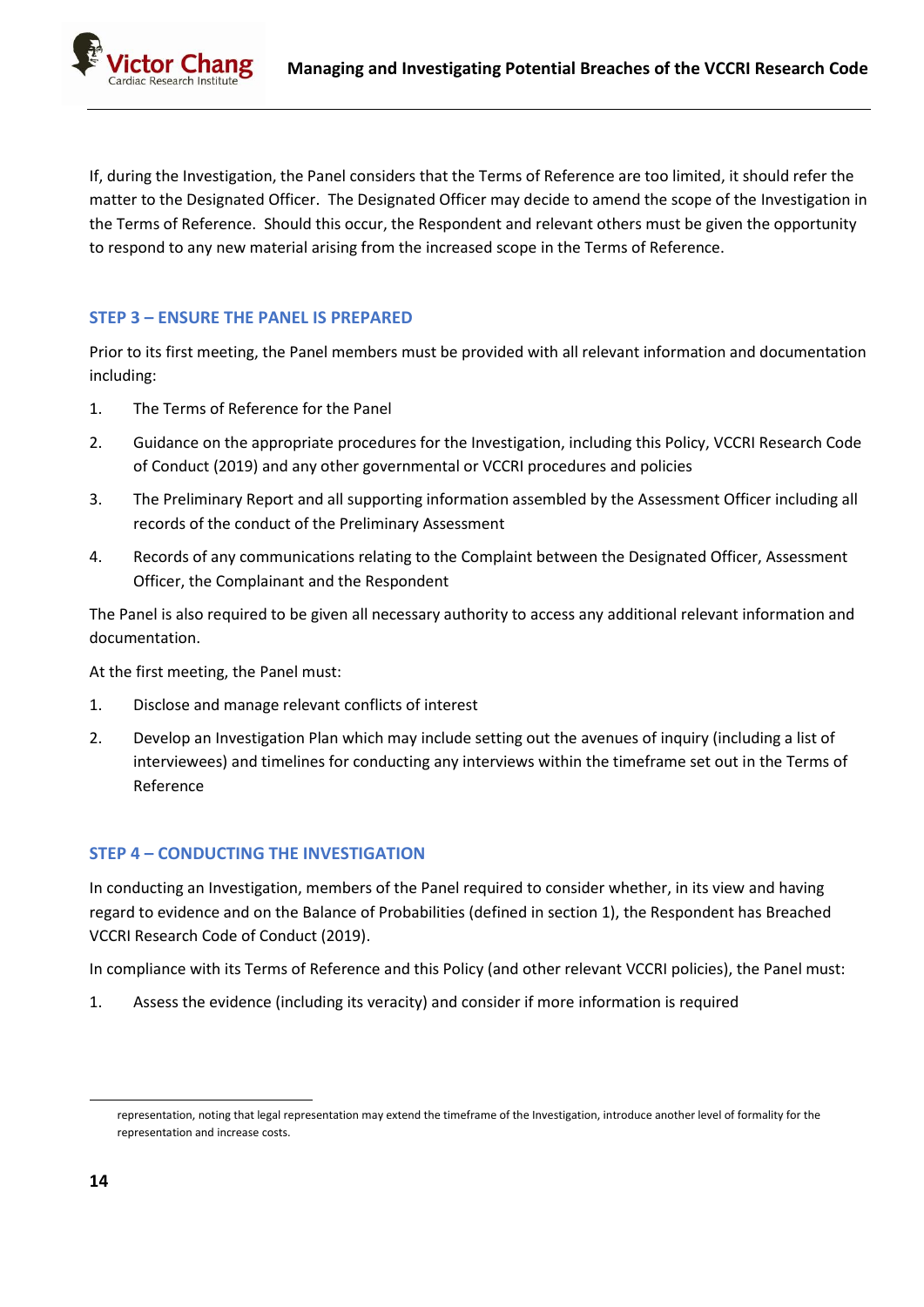

- 2. Provide the Respondent with the opportunity to respond to the Complaint and inform the Respondent about the conduct of the Investigation, including the role of a support person and the circumstances under which legal representation would be allowed<sup>7</sup>
- 3. Consider whether expert advice is required to assist the Investigation
- 4. Arrive at findings of fact about the Complaint
- 5. Identify whether there has been a Breach and if so, the specific sections of VCCRI Research Code of Conduct (2019) that have been Breached
- 6. Consider the seriousness of any Breach and whether it could constitute Research Misconduct
- 7. Prepare recommendations with respect to the specific Breach and any steps which should prevent the Breach from occurring again
- 8. Complete the Investigation in a timely manner
- 9. Prepare a written draft Investigation Report for the Designated Officer

#### **Conducting interviews**

When arranging and conducting interviews, the Panel must ensure that all those asked to give evidence are to be provided with relevant, and if necessary de-identified, information including:

- 1. The schedule of meetings and/or hearings they are asked to attend
- 2. The relevant parts of the Terms of Reference for the Investigation, if appropriate
- 3. Advice as to how the Panel intends to conduct interviews
- 4. Whether the interviewee may be accompanied by a support person
- 5. Advice about whether the interviews will be recorded
- 6. Whether an opportunity will be provided to comment on matters raised in the interview
- 7. The confidentiality obligations the Panel will uphold, if any
- 8. Other relevant aspects of the Panel's procedures

### **STEP 5 – PREPARING A DRAFT INVESTIGATION REPORT FOR THE DESIGNATED OFFICER**

On completion of the Investigation, the Investigation Panel must prepare a draft Investigation Report. The Investigation Panel may appoint a specific member to be responsible for preparing the draft Investigation Report, circulating it to all members for feedback, and incorporating any comments.

<sup>&</sup>lt;sup>7</sup> As noted in footnote 4 above, "procedural fairness" does not include a right to legal representation, and the Panel will consider carefully whether to permit legal or specialist representation on request and on a case by case basis.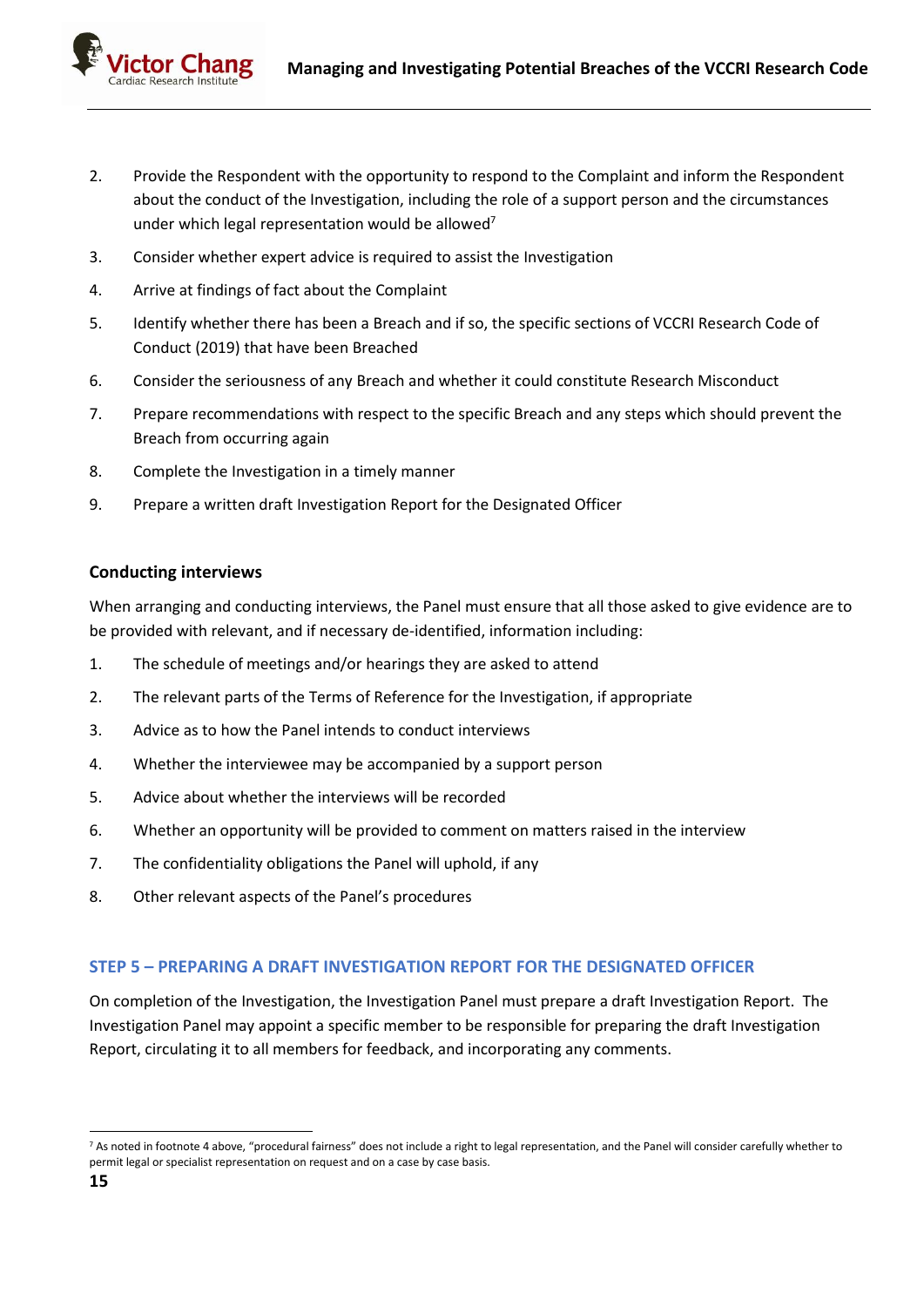

The draft Investigation Report must be detailed and accurate and must fully addresses the Terms of Reference. The draft Investigation Report should contain:

- 1. The names and affiliations of the Panel members and the Terms of Reference of the Panel
- 2. The name of the Respondent(s) and Complainant(s)
- 3. A summary of any research projects relevant to the Complaint, including project summary, duration and funding
- 4. The specific allegations considered
- 5. A description of the processes that were followed
- 6. A description of the evidence considered, the names of all persons interviewed and summaries of the interviews
- 7. The findings of fact that have been reached by the Panel
- 8. A conclusion with respect to whether a Breach of VCCRI Research Code of Conduct (2019) occurred and whether the Respondent is responsible for the Breach
- 9. Identification of any systemic issues that were contributing factors
- 10. A recommendation about the seriousness of any Breach and whether it constituted Research Misconduct
- 11. Any other recommendations that may be consistent with the Terms of Reference
- 12. Any recommendations regarding whether any other institutions or organisations should be advised of the findings (for example, funding bodies)

Where there are dissenting views among the Panel, the dissenting view should also be included in the draft Investigation Report.

The draft Investigation Report will be provided to the Designated Officer. The draft Investigation Report, or a summary of relevant information, should be provided to the Respondent with a reasonable timeframe to comment, and the timeframe given should reflect the complexity of the matter. The draft Investigation Report, or a summary of the information, may also need to be provided to the Complainant if they will be affected by the outcome.

# **STEP 6 – INVESTIGATION REPORT FINALIZED BY DESIGNATED OFFICER AND GIVEN TO EXECUTIVE DIRECTOR OR APPROPRIATE BOARD MEMBER**

The Designated Officer will consider the findings of fact in the draft Investigation Report as well as evidence presented and any recommendations made by the Panel. The Designated Officer will also consider the extent and seriousness of the Breach and whether the Breach constitutes Research Misconduct, the appropriate corrective actions and whether referral to disciplinary procedures is required.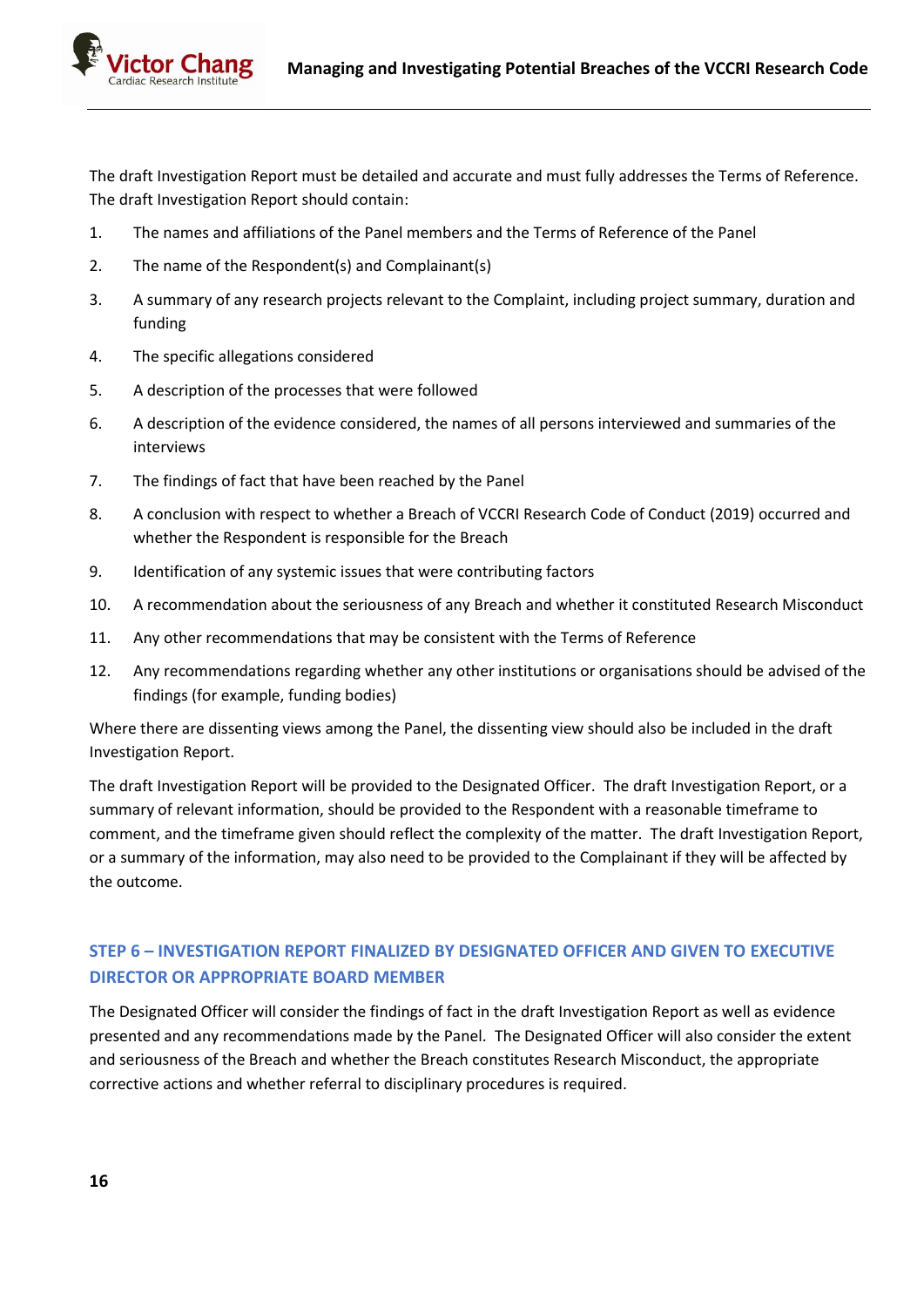Following consideration of any further information, the Designated Officer will finalize the Investigation Report and provide it to the Executive Director (or the nominated appropriate Board member, where the Complaint relates to the Executive Director) with recommendations.

Where systemic issues are identified as a contributing factor, these need to be referred to the appropriate personnel at VCCRI to be addressed.

## **STEP 7 – DETERMINATION BY EXECUTIVE DIRECTOR OR APPROPRIATE BOARD MEMBER**

### **Conclusion - No Breach of VCCRI Research Code of Conduct (2019)**

Where the Executive Director (or alternative appropriate Board member) determines, on the basis of the Investigation Report, that no Breach of VCCRI Research Code of Conduct (2019) has occurred, the following will need to be considered:

- 1. If the allegation has no basis in fact, whether efforts must be taken to restore the reputations of those alleged to have engaged in improper conduct
- 2. If an allegation is considered to have been frivolous or vexatious, whether action should be taken to address this with the Complainant under appropriate VCCRI processes
- 3. The most appropriate mechanism for communication with, and support for, the Respondent and Complainant and whether the Executive Director (or alternative appropriate Board member) should disclose the findings to protect the reputation of the Respondent

### **Conclusion - Breach of VCCRI Research Code of Conduct (2019)**

Where the Executive Director (or alternative appropriate Board member) accepts that a Breach of VCCRI Research Code of Conduct (2019) has been found, the Executive Director (or alternative appropriate Board member) decides VCCRI's response based on recommendations in the Investigation Report, taking into account the seriousness of the Breach and whether it constitutes Research Misconduct and the application of other VCCRI Policies including VCCRI's Disciplinary Policy.

The Executive Director (or alternative appropriate Board member) will also determine what levels of communication are appropriate in light of the finding of a Breach, as set out below.

# **STEP 8 – COMMUNICATION OF FINDING OF BREACH**

**To the Respondent and Complainant -** Any decisions or actions based on the findings of the Investigation Report are to be communicated to the Respondent and the Complainant, however, the level of information will depend on factors including confidentiality requirements and the impact of the findings on the Complainant and Respondent.

**Other institutes and interested parties -** relevant parties, such as funding bodies, other relevant authorities or other institutions may also need to be informed of the outcome. A public statement may be appropriate to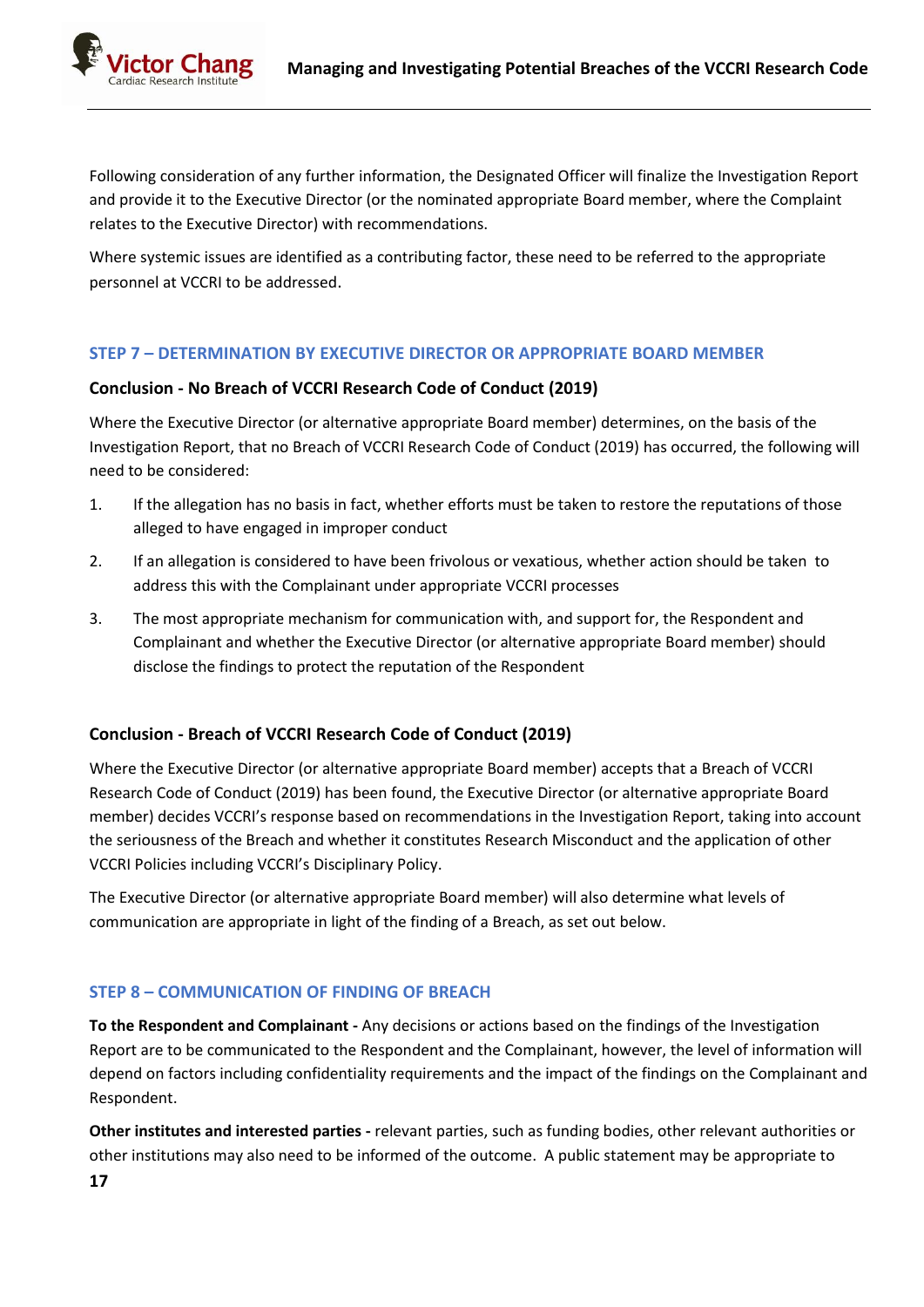ctor Chang Research Institute

> communicate the outcome of an Investigation. In the case of joint, adjunct and/or honorary appointments of the Respondent, VCCRI will follow internal processes relating to these appointments and should consider seeking legal or other expert advice in relation to the management of these appointments with other institutions.

> **Publications -** all efforts should be taken to correct the public record of the research, including publications if the Breach has affected the accuracy or trustworthiness of research findings and their dissemination. Journal co-authors and journal editors must be notified and consulted when a retraction or correction of the public record is required.

**Future employees -** where a Respondent has resigned, VCCRI will still have the obligation to address the findings of the Investigation and may also consider referring the matter to the new employing institution. In this case, institutions should consider seeking legal advice to ensure that any information disclosure can be made and is done appropriately and lawfully.

# **7. REVIEWING THE FINDINGS OF AN INVESTIGATION**

A Complainant or a Respondent is entitled to request a review of the findings of the Investigation, however findings will only be reviewed if there is a concern that procedural fairness was not applied in the Investigation. This means that findings will only be reviewed where there is concern that the Complaint was not investigated proportionally, fairly, impartially, in a timely manner, transparently or in keeping with confidentiality obligations (see section 1 for more information with respect to *Procedural Fairness*).

A Complainant or Respondent requesting a review of the Investigation findings should, preferably, put their request in writing. The request should specify the reasons why procedural fairness was not applied in the Investigation and provide as much detail to support the request as possible.

The request for review should be provided to the Review Officer within 30 calendar days of receipt of the Investigation Report by the Complainant or Respondent.

The Review Officer will determine whether or not the request does in fact relate to procedural fairness and may seek advice and consultation from any person considered necessary by the Review Officer in order to make that determination, including the Assessment Officer, any Designated Officer, any Panel member and any external or internal expert. The Review Officer must inform the person requesting the review of their decision as soon as reasonably practicable after the decision is made.

If the Review Officer considers the request does relate to procedural fairness, the Review Officer will refer the request to a Designated Officer who was not involved in the previous Investigation. This Designated Officer will determine whether a new Investigation of the Complaint is required, or whether only limited and specific aspects of the Investigation should be revisited. Based on this, the Designated Officer will determine whether the original Panel should reconsider the Investigation findings, or whether a new Panel should be formed.

The outcome of the review should involve affirming the Investigation findings or issuing revised Investigation findings. Once the review of the Investigation findings is complete, the Review Officer will ensure that the findings of the review (or a summary) will be provided in writing to the Complainant and Respondent.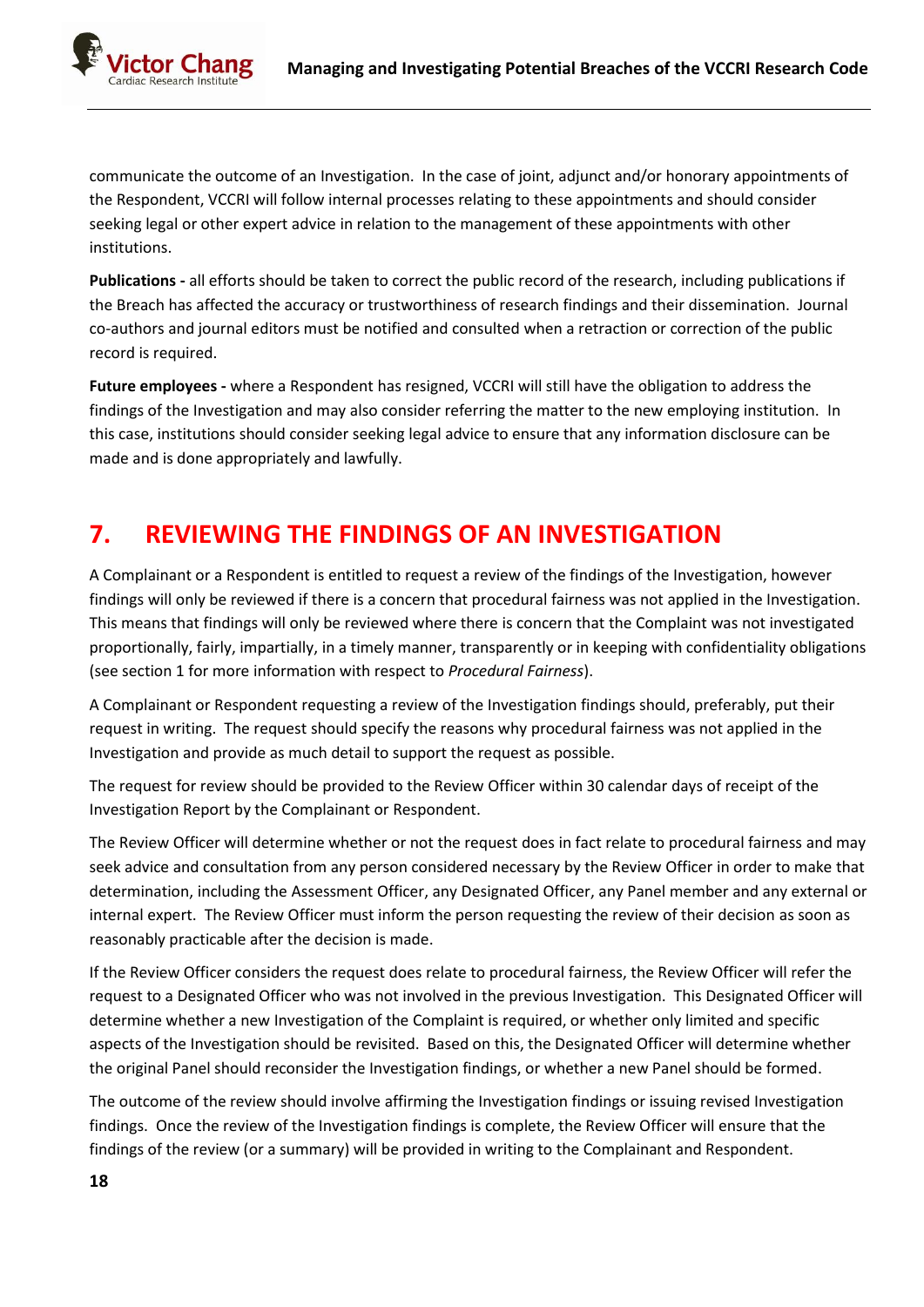

Complainants and Respondents are also entitled to request an external review of any Investigation process into potential Breaches of the VCCRI Research Code of Conduct by the Australian Research Integrity Committee (ARIC). Additional review options may be available (such as via an ombudsman or another authority) however that is outside the scope of this Policy.

# **8. PROTECTION OF COMPLAINANTS AND RESPONDENTS**

The welfare of Complainants and Respondents is a key concern for VCCRI at all stages of the process of investigating a Complaint. VCCRI has various Policies and processes in place to support Complainants and Respondents, including the Workplace Bullying Policy, our workplace health and safety obligations as well as VCCRI's confidential Employee Assistance Program which can be accessed via information in this link: <https://intranet.victorchang.edu.au/intranet/index.php/hr/health-wellbeing>

VCCRI will take measures to protect the Complainant from adverse consequences for making a Complaint. Reprisals and threatening behavior will not be tolerated and may trigger other VCCRI processes including the Disciplinary Policy. Depending on the nature of the Complaint, the Complainant may also have protections set out in the VCCRI Whistleblower Protection Policy.

## **COMMUNICATION WITH COMPLAINANTS**

The level of involvement of, and communication with, a Complainant throughout the Preliminary Assessment and Investigation stage will depend on a variety of factors including confidentiality considerations and the extent to which the Complainant is directly affected by the outcome. Generally, a Complainant directly affected by an outcome should receive more detailed information than a Complainant who only has a general concern.

# **9. NHMRC RESEARCH INTEGRITY AND MISCONDUCT POLICY**

Where actual or potential Breaches of the Research Code of Conduct (2019) may have occurred in relation to NHMRC funding, VCCRI is obliged to notify NHMRC in accordance with the NHMRC Research Integrity and Misconduct Policy (2019).

A matter is related to NHMRC funding if the Complaint, allegations, Investigations or findings relate to:

- 1. current or past NHMRC grants
- 2. current NHMRC grantees, regardless of whether the matter relates to their current NHMRC grants
- 3. application/s in a current NHMRC funding round, and
- 4. current NHMRC applicants, regardless of whether the matter relates to an NHMRC grant application.

In this policy a reference to NHMRC funding includes a reference to Medical Research Future Fund funding administered by NHMRC.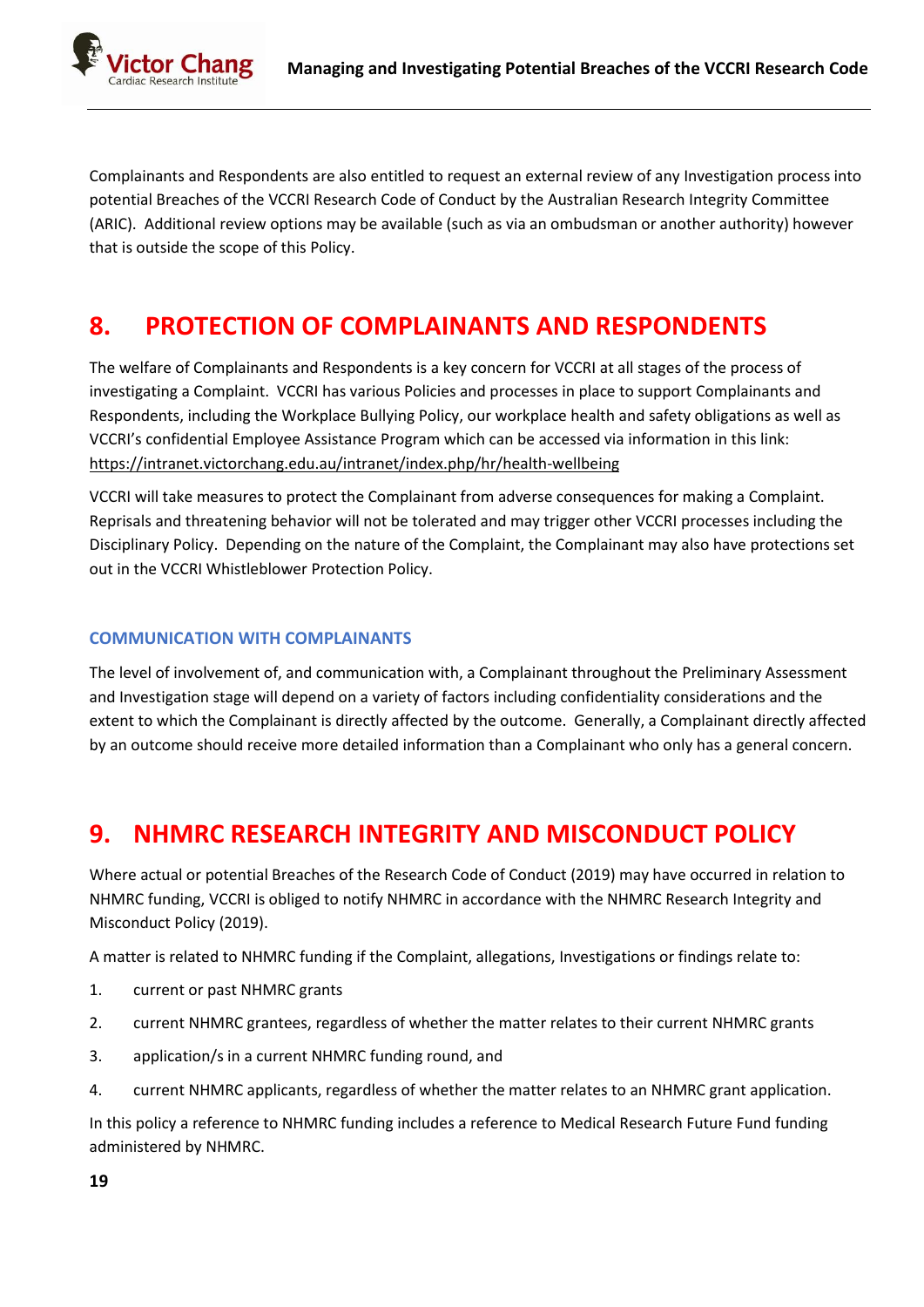

This policy should be read in conjunction with the relevant NHMRC funding agreement and with the relevant grant guidelines, which will provide information about the requirements and processes applicable to NHMRC funding. Under the current Funding Agreement, Institutions are required to notify NHMRC in accordance with this section of this Policy.

## **WHEN NOTIFICATION TO NHMRC IS REQUIRED**

#### **Preliminary Assessments**

VCCRI must notify NHMRC within two weeks of the outcomes of a Preliminary Assessment where:

- 1. it has been established that a Complaint, if proven, would constitute a Breach of the VCCRI Research Code of Conduct (2019) and the Complaint has been resolved without the need for an investigation, and/or
- 2. the matter is referred for Investigation, and/or
- 3. NHMRC had been previously notified about a matter, or has referred a matter to VCCRI irrespective of the outcome of the assessment, including where a matter is referred to other institutional processes.

Matters that relate to research administration that can easily be rectified at the local level and resolved prior to the need to consider a Preliminary Assessment, or once a Preliminary Assessment has been conducted, do not need to be notified, including unintentional administrative errors, clerical errors or oversights.

#### **Investigations**

VCCRI must notify NHMRC within two weeks of the outcome of any Investigations into potential Breaches of the VCCRI Research Code of Conduct (2019).

#### **Prolonged Preliminary Assessments**

VCCRI must notify NHMRC of any instance where a Preliminary Assessment has taken, or will take, longer than twelve weeks from the date of receipt of the Complaint. Notifications should be made as soon as it is determined that the Preliminary Assessment will take more than twelve weeks or at the end of the twelfth week if the assessment is not complete.

#### **Suspension of funding or activity**

In addition, VCCRI must notify NHMRC of matters before the completion of the Preliminary Assessment or Investigation if:

- 1. VCCRI suspends funding to an individual or team involved in NHMRC funded research before the completion of the Preliminary Assessment, or
- 2. VCCRI identifies an imminent or real risk of harm to humans, animals or the environment before completion of the Preliminary Assessment and has suspended or intends to suspend the research activity.

In these circumstances, VCCRI must notify NHMRC as soon as possible and no later than one week after the risks have been identified or the funding suspended. If these issues are only identified or a suspension is put in place at a later point in the Investigation, NHMRC should be informed of the identification and/or suspension as soon as possible, and at the latest, within one week.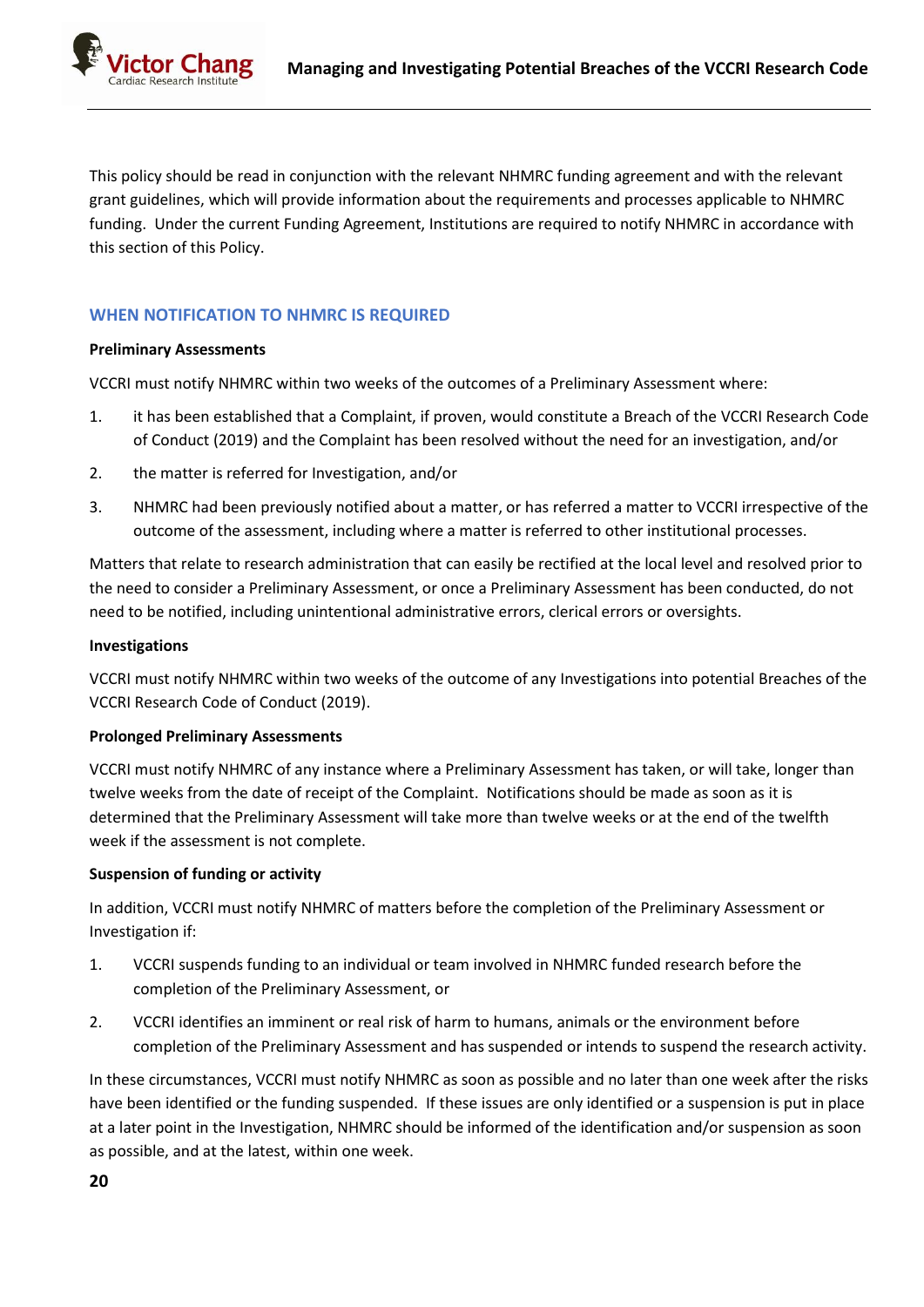#### **Allegations of fraud or other misconduct**

VCCRI must notify NHMRC if VCCRI has received an allegation of fraud that relates to NHMRC funding. This notification must be made as soon as possible and within one week of a decision by a Designated Officer or the Executive Director that the allegations warrant formal Investigation and must specify, to the extent legally possible:

- 1. the name(s) of the subjects of the allegations
- 2. a broad description of the alleged fraud, and
- 3. whether VCCRI or an external agency will be conducting the Investigation.

If VCCRI conducts the Investigation into the alleged fraud, VCCRI must notify NHMRC of the outcome of the Investigation within two weeks from the finalisation of the Investigation Report, including where:

- 1. the allegations have been dismissed, or
- 2. there is a finding of misconduct, or corrupt or criminal conduct, or
- 3. the Investigation was inconclusive.

#### **INFORMATION TO BE PROVIDED TO THE NHMRC**

Where VCCRI provides NHMRC with notification that a Breach has occurred, as set out above, VCCRI must provide information on the seriousness of the Breach, and specify whether the Breach has been determined to be Research Misconduct. For matters that have proceeded to an Investigation, recommendations made by an Investigation Panel about the seriousness of the Breach should also be provided. VCCRI should inform NHMRC if it considers that there is a legal reason why certain information cannot be provided.

# **10. COLLABORATIVE RESEARCH**

Where a potential Breach is related to collaborative research projects that reach across multiple institutions and jurisdictions, VCCRI will consider the assessment process on a case by case basis, taking into consideration issues such as who is the lead institution, where was the Complaint lodged and by whom, what are the contractual arrangements and where did the alleged Breach occur. Clear communication between the institutions should occur, and only one Investigation should be conducted where possible.

# **QUESTIONS**

Any questions about this Policy should be directed to the Research Integrity Advisor. VCCRI reserves the right to vary, replace or terminate this Policy from time to time. The most current version of this policy is located on the VCCRI Intranet.